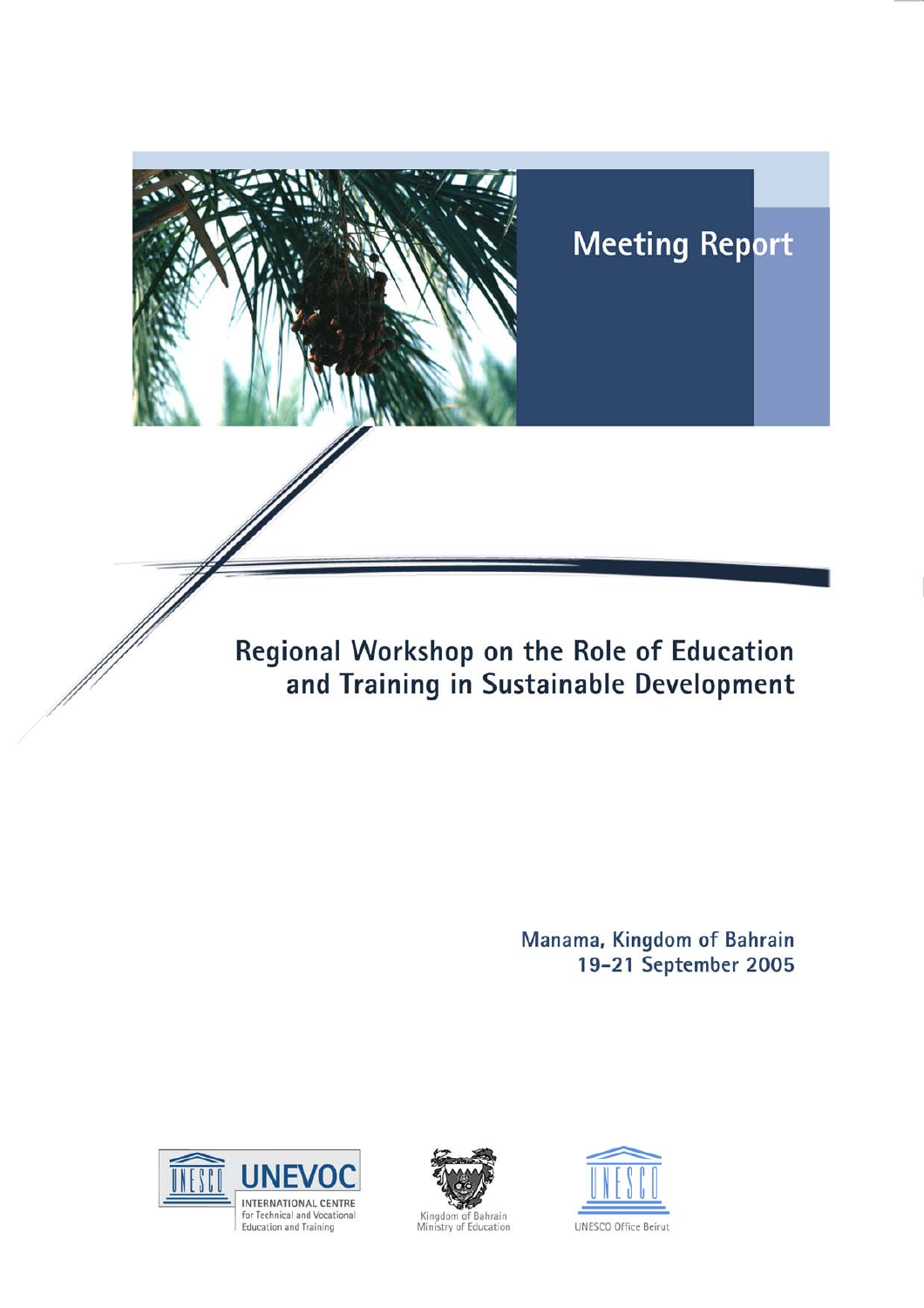#### **For further information, contact one of the following addresses:**

UNESCO Regional Bureau for Education in the Arab States - Beirut P.O. Box 11-5244 Cité Sportive Avenue Tel: 961-1 850013/4/5 Fax: 961-1 824854 beirut@unesco.org www.unesco.org.lb

UNESCO Office for the Arab Gulf States - Doha 57 Al-Jazira Al-Arabia Street P.O.Box 3945 Doha - Qatar Tel: 974 4867707 Fax: 974 4867644 doha@unesco.org www.unesco.org/doha

UNESCO-UNEVOC International Centre for Technical and Vocational Education and Training Hermann-Ehlers Str. 10 53113 Bonn Germany Tel: [+49] (228) 8150100 Fax: [+49] (228) 8150199 info@unevoc.unesco.org www.unevoc.unesco.org

Ministry of Education - Bahrain P.O.Box 336 Manama - Bahrain Tel: 973 17680098 Fax: 973 17680155 hsalehm@moe.gov.bh www.education.gov.bh

cover photo © UNESCO All rights reserved © UNESCO 2006

The designations employed and the presentation of material throughout this publication do not imply the expression of any opinion whatsoever on the part of UNESCO concerning the legal status of any country, territory, city or area or of its authorities, or concerning its frontiers or boundaries.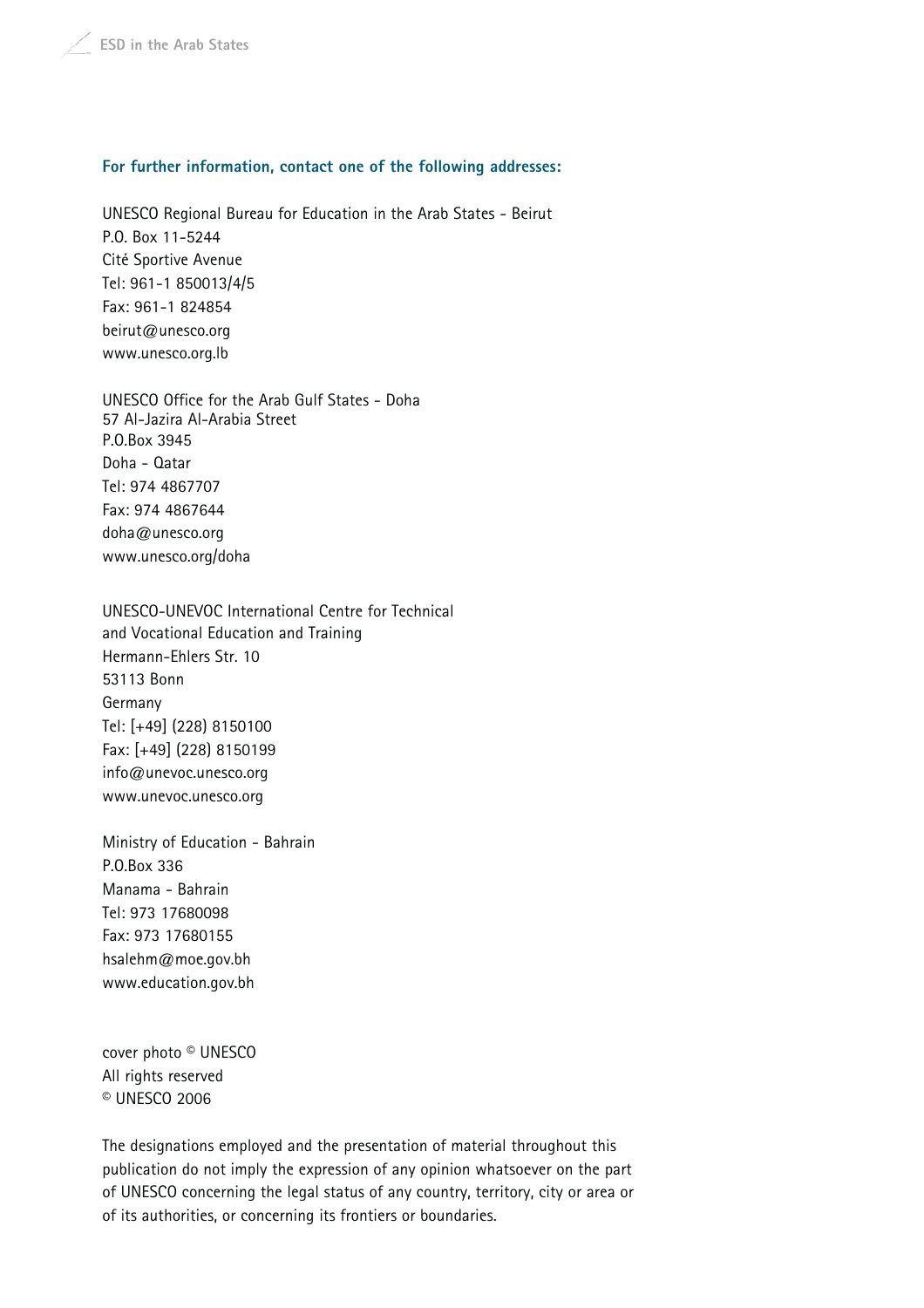### **Table of Contents**

| Organisation of the Workshop               | 1              |
|--------------------------------------------|----------------|
| Introduction                               | 1              |
| Objectives and Main Themes                 | 1              |
| Documents of the Workshop                  | $\overline{2}$ |
| Participants                               | 2              |
| Opening of the Workshop                    | 3              |
| <b>Procedural Session</b>                  | 4              |
| Closing of the Workshop                    | 5              |
| <b>Technical Programme and Discussions</b> | 7              |
| First day, Monday 19/09/2005               | 7              |
| Second day, Tuesday 20/09/2005             | 10             |
| Third day, Wednesday 21/09/2005            | 13             |
| <b>Results and Recommendations</b>         | 19             |
| <b>Results of Working Groups</b>           | 19             |
| <b>General Recommendations</b>             | 22             |
| Evaluation and Follow-up                   | 22             |
| <b>Annexes</b>                             | 24             |
| I: Speakers in the Opening Session         | 24             |
| II: Programme - Agenda                     | 25             |
| III: List of Participants                  | 28             |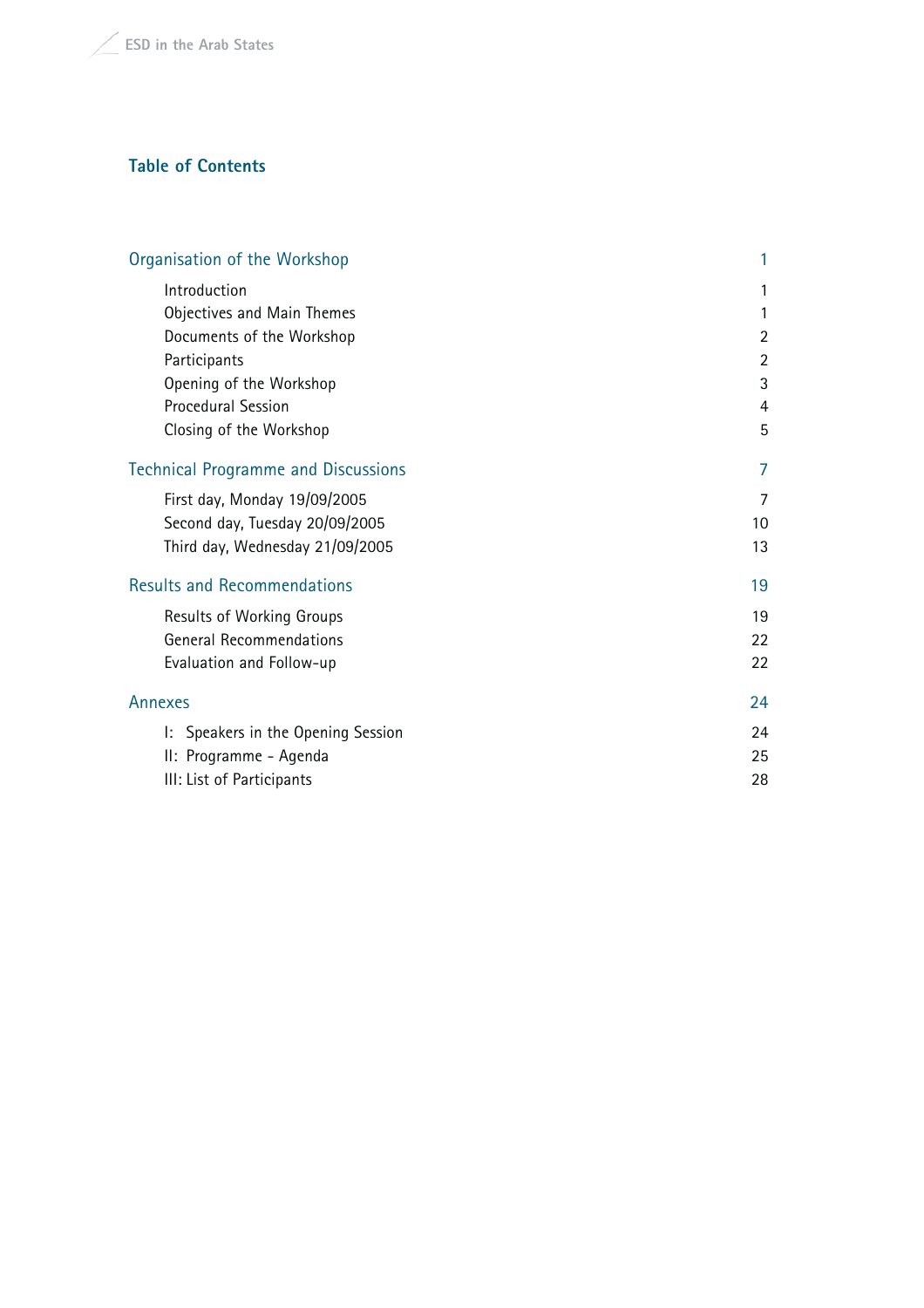**ESD in the Arab States**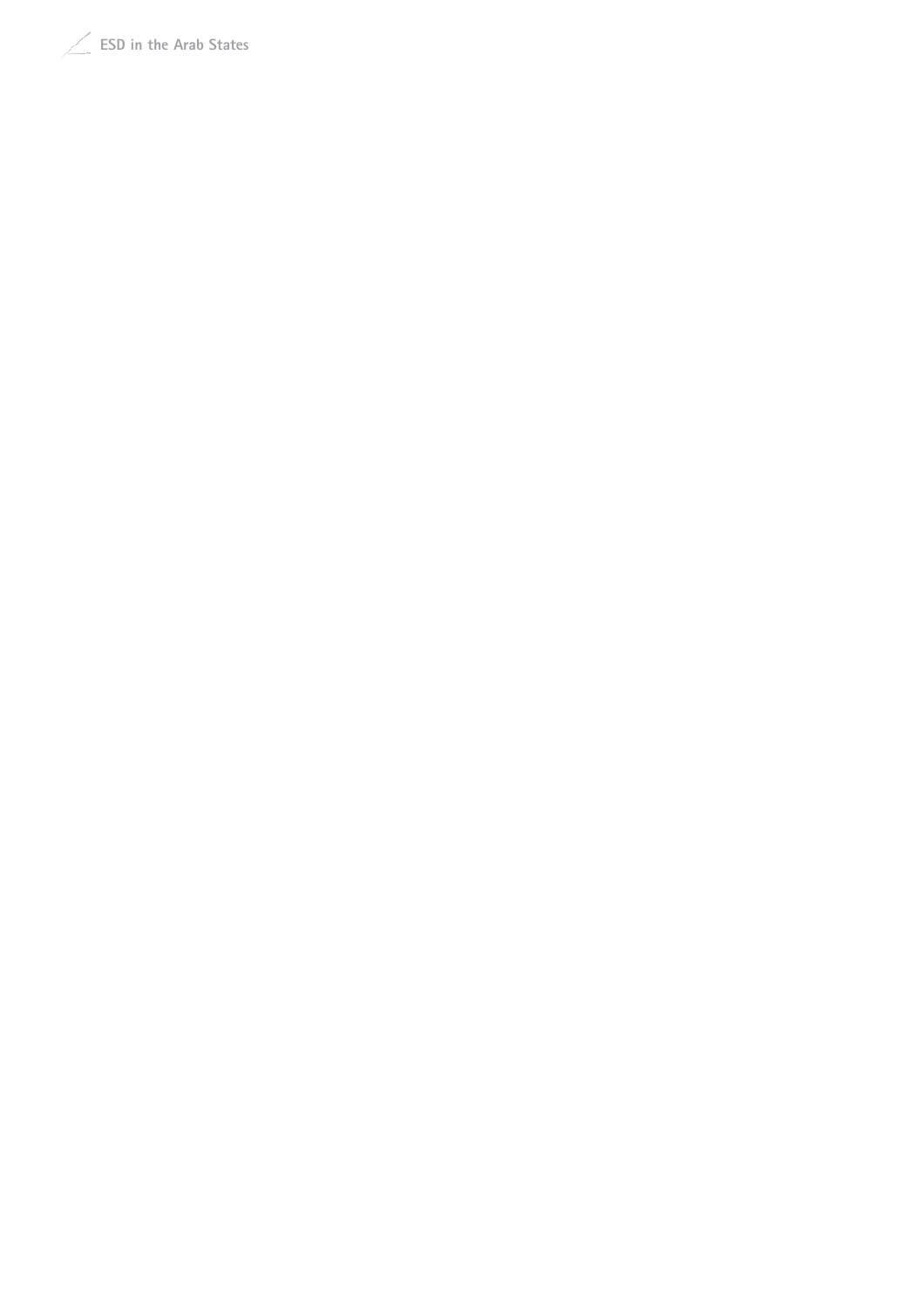## **Organisation of the Workshop**

### **Introduction**

The UNESCO International Expert Meeting on "Learning for Work, Citizenship and Sustainability" held in Bonn, Germany, from 25th to 28th October 2004, aimed at reviewing and evaluating the extent to which Technical and Vocational Education & Training systems have developed at the national, regional and international levels since the Second International Conference on Technical and Vocational Education, which was held in Seoul, Korea in April 1999. The meeting also focused on the UNESCO-ILO recommendations with regard to Learning and Training in the field of Vocational and Technical Education in the 21st century, and on the importance of developing this type of education to support the issues of development, citizenship and life.

The Experts Meeting also considered the crucial role Education and Technical and Vocational Training can play as a tool to realize the objective of development in the 21st century (UN, Sep 2000). Participants also declared that the current decade (2005-2014) is the United Nations Decade of Education for Sustainable Development with its social, economic and environmental aspects.

In 1994, the Kingdom of Bahrain hosted the United Nations Regional office for Development Programmes. That year was land marked with the starting off of Technical and Vocational Education and Training programmes in the Arab Region, and the formulation of UNEVOC network, which includes 40 educational and training institutions in the Arab countries. This had an outstanding effect on increasing the interest of the Arab States in environmental issues and giving these issues priority as a main part of their educational and training programmes. These countries have been working hard on enhancing awareness of the different sectors in their societies on the extent of positive effect the environmental aspect has on both the social and economic dimensions of Sustainable Development.

The United Nations World Decade of Education for Sustainable Development (2005-2014) was launched on January 1st, 2005. In response to that, and to help in the promotion of the decade, UNESCO, represented by the UNESCO Regional office for Education in the Arab States-Beirut and the Doha office, the International Center for Technical & Vocational Education in Bonn, and in coordination with the United Nations Regional Office for International Programmes and the Ministry of Education (UNEVOC Centre) held a workshop on the "Role of Education and Training in Suitable Development". Delegates from most Arab States took part in that workshop, which was hosted by The Ministry of Education in the Kingdom of Bahrain at the Centre of Excellence at Sheikh Khalifa Institute of Technology, during the period from 19th to 21st September 05.

#### **Objectives and Main Themes**

The workshop aimed at:

- 1.Reviewing national as well as regional policies with regard to the incorporation of Sustainable Development issues in educational and training programmes, with emphasis on the social, economic and environmental aspects, and the necessity for joint work programmes between the different institutions and states.
- 2.Sharing expertise between the participating countries and institutions with regard to how to overco-

me the anticipated problems and obstacles that might be encountered in the process of incorporation.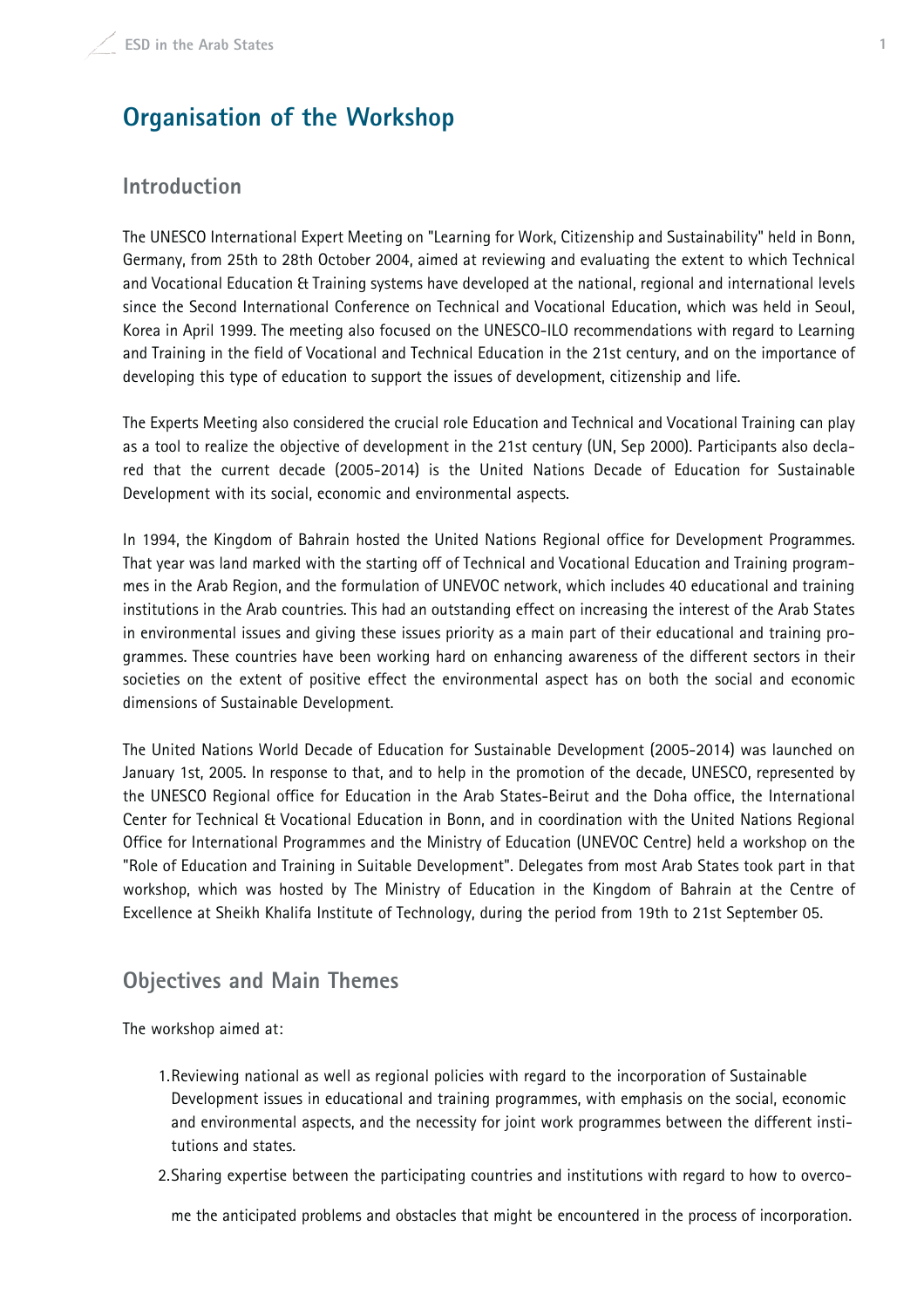Cooperation-and coordination are necessary for the realization of Sustainable Development in the educational and training institutions and work sites.

- 3.Enhancing the pioneer role of the institutions and UNEVOC Network Centers to participate efficiently in the activities leading to the promotion of the United Nations Decade of Education for Sustainable Development, (2005-2014).
- 4.Supporting cooperation and coordination between educational and training institutions and the sectors of industry and production with regard to the issues of sustainable development.

The main themes of the workshop were:

- > Models of national, regional and international policies with regard to social, economic and environmen tal aspects of sustainable development and their impact on the prosperity of individuals and societies.
- > Presentation of pioneer experiences in the field of Education and Training programmes, which are oriented towards comprehensive development and conserving the environment at work, at produc tion sites and in our every day life practices.
- > Proposed programmes and projects (work plans) to activate and enhance the role of the national and regional educational, training and industrial institution in realizing Sustainable Development.
- > Suggested mechanism to carry out programmes and plans in the participating countries (the public and private sectors as well as the social services establishments).

### **Documents of the Workshop**

The Organizing Committee entrusted a group of Arab experts (representatives of the UNEVOC Network in the Arab States) with the preparation of the Workshop's working papers that include:

- > The Role of Education and Training in Sustainanble Development in the Middle East the Social Dimension, Dr. Mohammad Jabir Ali, Iraq.
- > The Role of TVET in Sustainable Development in the Maghreb The Economic Dimension, Dr. Jilani Lamloumi, Tunisia;
- > The Role of Education and training in Sustainable Development in the Arab Gulf States the Environmental Dimension, Dr. Abdallah AmboSaeedi, Sultanate of Oman.

The representations of UNESCO (Beirut and Doha Offices as well as UNESCOUNEVOC Center in Bonn) also reported on the TVET programmes of action and on the activities of the United Nations Decade of Education for Sustainable Development (2005 - 2014).

As for the representatives of Arab States/UNEVOC Networks they were requested to prepare national reports on the main topics of the workshop in order to promote the exchange of expertise among participants. Reprts were therefore submitted by: Algeria, Bahrain, Egypt, Iraq, Jordan, Lebanon, Mauritania, Morocco, Oman, Saudi Arabia, Sudan, and Tunisia.

### **Participants**

Thirty five (35) specialists and experts in the field of education and training participated in the workshop. They represented the following Arab states and international agencies: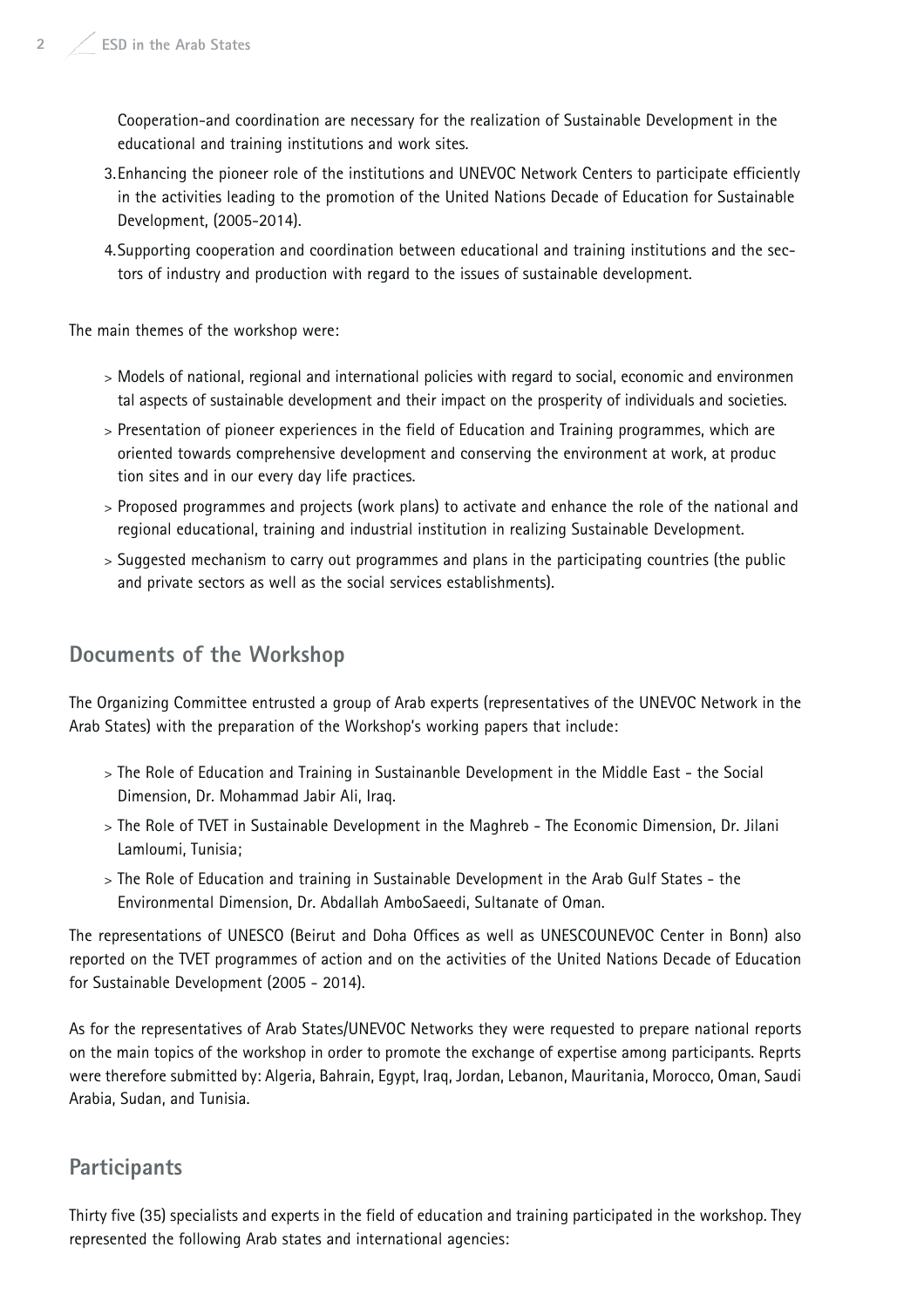Jordan - Tunis - Bahrain - Algeria - Saudi Arabia - Syria - Sudan - Iraq - Oman - Lebanon - Egypt - Morocco - Mauritania - UNESCO (UNESCO Regional Office for Education in the Arab States (Beirut) - UNESCO - UNEVOC International Center (Bonn) - UNESCO office in Doha.

Participants' expertise and the institutions they belonged to varied to include UNEVOC establishments and centers in the Arab Region - Ministries of Education - Ministries of Labour - Ministries of Higher Education - Universities (Colleges of Education, Science and Teacher Training) - Public & Private Educational institutions concerned with Technical Education and Vocational Training - industrial companies - organizations involved in the environmental issues.

A noticeable characteristic of the workshop is the comparatively high number of female participants, (12 females = 34%), who hold administrative & Technical posts in Educational and Training institutions in the Arab Region. Bahraini Representatives from governmental and non-governmental sectors specialized in education, training, development and environmental issues actively participated in the workshop.

### **Opening of the Workshop**

The Workshop was started with recitation from the holly Qur'an. Then the workshop was declared open under the patronage of His Excellency Dr. Majed Bin Ali Al-Nuaime, the Minister of Education, on Monday 19th September, 2005.

On behalf of his Excellency the Minister of Education, Dr. Majed Bin Ali Al-Nuaimi, the first speaker was Dr. Hussain Bader Al-Sada, Secretary General of the Ministry of Education who welcomed the participants and referred to the support of the Cabinet in hosting the workshop due to its importance at the national and regional level. He also emphasized the role of education and training as two effective tools in the development of the society and achieving sustainable development. He added that investment in human resources development and preparing individuals for lifelong education is a top priority in the Kingdom of Bahrain. He pointed out that entering the international world of work and production has created new challenges for education to unavoidably face. New concepts are to be adapted to transfer the society from traditional practices to the world of building up knowledge to cope with globalization and the revolution in telecommunication and information technology. He emphasized the role of education and training for better sustainable life. At last Dr. Hussain wished the participants a good stay in Bahrain, and their workshop all the success.

**Dr. Sulieman A. Sulieman**, representative of the UNESCO Regional Office for Education in the Arab States (Beirut), conveyed the regards of the Director of the UNESCO Office in Beirut, Dr. Victor, who wished the participants all the success to achieve the objectives of the workshop. Dr. Sulaiman thanked the Kingdom of Bahrain, the Ministry of Education and Sheikh Khalifa Institute of Technology for hosting the workshop. He then spoke on the special peculiarity of the workshop as it came at the beginning of the United Nations Decade of Education for Sustainable Development with its economic, environmental and social aspects. Dr. Sulaiman praised the high spirit of responsibility and participation of the countries of the Region. He also thanked the representatives of these countries for the working papers they presented.

**Ms. Karina Veal** conveyed best regards to all participants from Mr. Rupert Maclean, the Director of the UNESCO- UNEVOC International Centre. Then she spoke about TVET for sustainable development as the notion of developing students so that they are capable of being involved in the creation of a better society, by developing their responsibility for the future of humanity and the quality of life for further generations.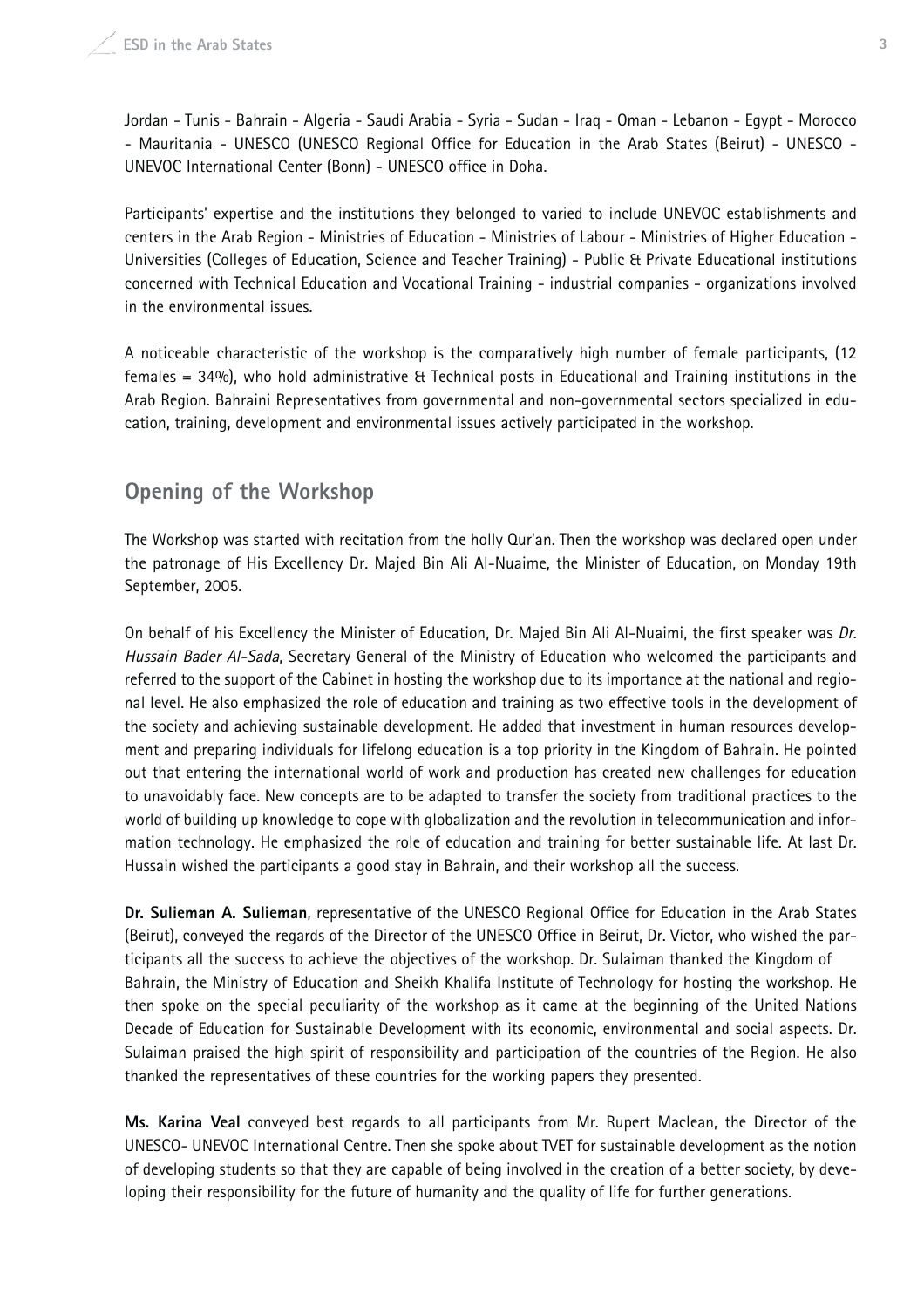She explained that the most common definition of Sustainable Development comes from the World Commission on Environment and Development 1987 (known often as the Brundtland Report) "development that meets the needs of the present without compromising the ability of future generations to meet their own needs." She added that there is, commonly, some notion of values and improvement implied in the various statements and definitions for sustainable development. And again, from the same report "Sustainability refers to the integration of environmental, economic and social considerations in the development that optimises human and natural welfare and integrity for present and future generations."

At the most basic level this is, of course, obvious: all countries want development, because this implies improvement; and they also want development that is long term and therefore sustainable.

The challenge, internationally, is how preparation for work can effectively equip people with the knowledge, competences, skills, values and attitudes to become productive and responsible citizens and contribute to sustainable societies.

Then Ms Veal highlighted the United Nations active involvement over some years:

- > First UN Conference on Human Development in Stockholm in 1972;
- > 1992 Earth Summit in Rio de Janeiro;
- > 2002 Earth Summit in Johannesburg;
- > 2005 United Nations World Decade of Education for Sustainable Development (2005-2014) launched in New York, March 1st;
- > UNESCO nominated as lead agency for Decade;
- > 2005 International Implementation Scheme discussed at UNESCO, September;
- > UNESCO-UNEVOC to play a role regarding the contribution of TVET in Sustainable Development.

The objectives of the Decade are to: facilitate networking, linkages, exchange, and interaction among stakeholders in ESD; foster an increased quality of teaching and learning in Education for Sustainable Development; help countries make progress toward and attain the Millennium Development Goals (MDGs) through ESD efforts; and to provide countries with new opportunities to incorporate ESD into education reform.

Education systems (including TVET) need to adapt and change to meet the challenges associated with sustainable development. It is important to adopt a transdisciplinary, holistic approach to education for sustainable development. A number of possible strategies were identified at the Bonn Experts Meeting, October 2004, and these can be taken up, as needed, by regions or individual Member States.

Finally Ms. Veal stressed on the need to educate the whole person, not just the worker. There is a need not only to educate the hand, but also the head and, perhaps most importantly, the heart.

### **Procedural Session**

The procedural session was managed by Mr. Nasser Moh'd Al Shaikh, Director of Intermediate and Secondary Education, who warmly welcomed the participants and requested them to introduce themselves and the countries they represented. Then the workshop programme was reviewed and approved as shown in Annex 3. Mr. Hasan Saleh Mubarak, Head of Technical Education in Bahrain, was nominated as the General Rapporteur for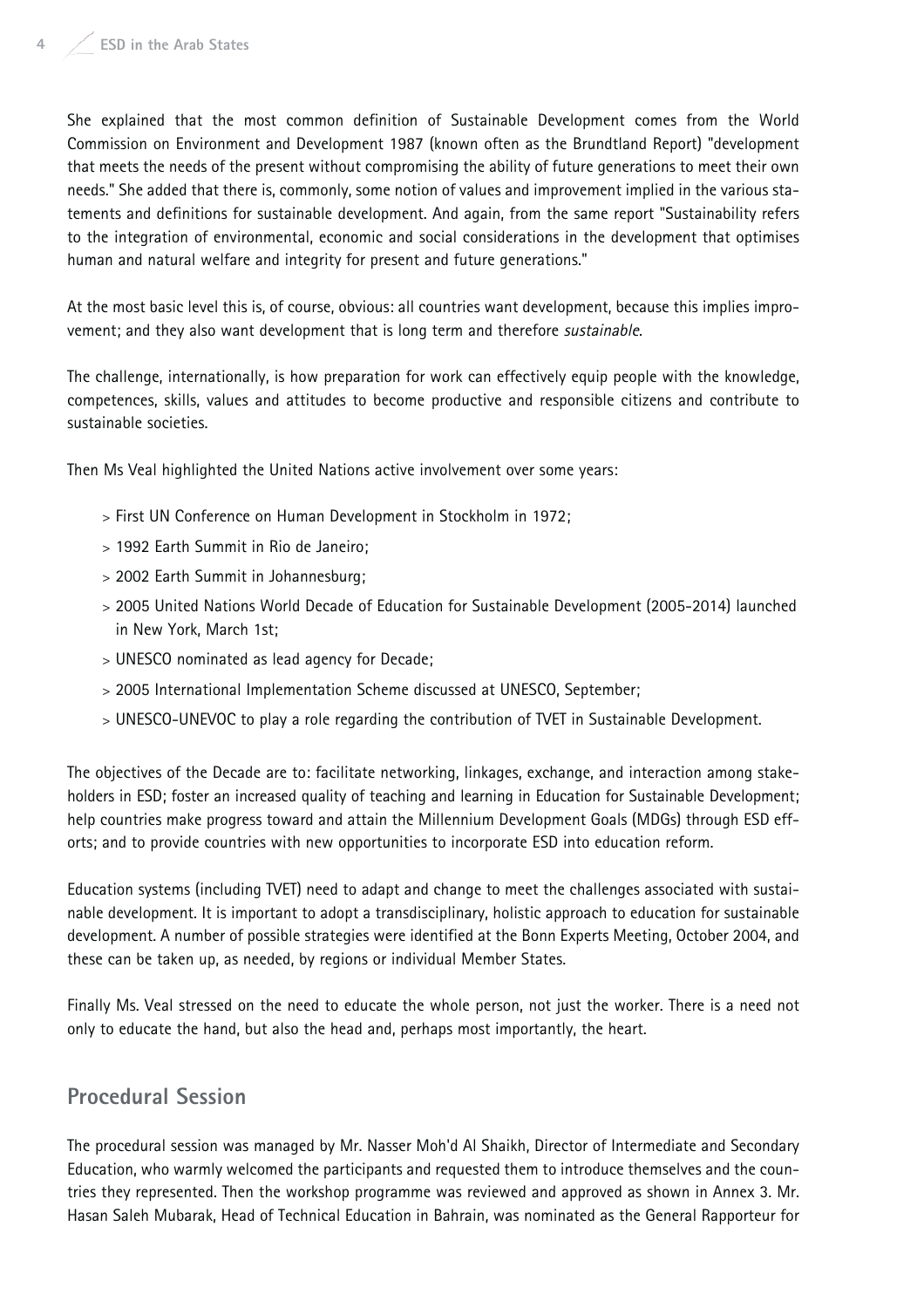the workshop meetings. Participants also approved the formulation of the three working groups and the coordinators and rapporteurs of the working groups were agreed on as follows:

| <b>Group A</b>        | Group B                | <b>Group C</b>        |
|-----------------------|------------------------|-----------------------|
| Coordinator:          | Coordinator:           | Coordinator:          |
| Dr. Moh'd Krisht      | Mrs. Latifa Al-Bunutha | Dr. Bader Al-Elaiwi   |
| Rapporteur:           | Rapporteur:            | Rapporteur:           |
| Mrs. Manar Alshawareb | Dr. Moh'd Arabawi      | Mrs. Mirvat Alhabrouk |

### **Closing of the Workshop**

The final session was held at one o'clock on Wednesday 21st September, 2005. It was chaired by Dr. Sulaiman Awad Sulaiman, who thanked the kingdom of Bahrain for the facilities provided to hold the workshop. He also highly appreciated and praised the role of the Ministry of Education, the Directorate of Intermediate and Secondary Education, Technical Education Section and the Management of Shaikh Khalifa Bin Salman Institute of Technology for their support and the tremendous efforts they put to make the workshop a real success. After that the rapporteurs of the three working groups (A, B, C) were requested to present the outcomes of their working groups according to the topics and tasks assigned to them.

Reports were presented by the rapporteurs of the working groups as follows:

Group A: Ms. Manar Alshawareb Group B: Dr. Mohammed Arabawi Group C: Ms. Mirvat Alhabrouk

Then the general rapporteur, engineer Hasan Saleh Mubarak, was requested to present the general recommendations and the suggested steps which resulted from the working papers and the discussion of the three working groups. That was followed by a discussion which highlighted the following points:

- > The importance of identifying priorities of the issues raised.
- > To avoid integrating more than one recommendation into one point to guarantee giving appropriate importance and care to each of the proposed recommendations.
- > To focus on the differentiation between skills and knowledge
- > To give more consideration to attitude and behavior.
- > To take into account integrity when summarizing the outcomes of the working groups.

On behalf of the participants, Dr. Bader Bin Nasser Al-Aloliwi, the General Manager of Curricula Design and Development / GOTEVOT in the Kingdom of Saudi Arabia, gave a speech in which he thanked the Kingdom of Bahrain for the hospitality all participants felt and for the facilities provided by the Ministry of Education, the Directory of Intermediate and Secondary Education, Technical Education Section and the Management of Shaikh Khalifa Institute of Technology.He also praised and highly appreciated the efforts of all delegates and representatives of the UNESCO offices in Bonne, Beirut and Doha for their keen interest in achieving the objectives of the workshop. He stated that one of the distinguished features of the workshop was the cooperative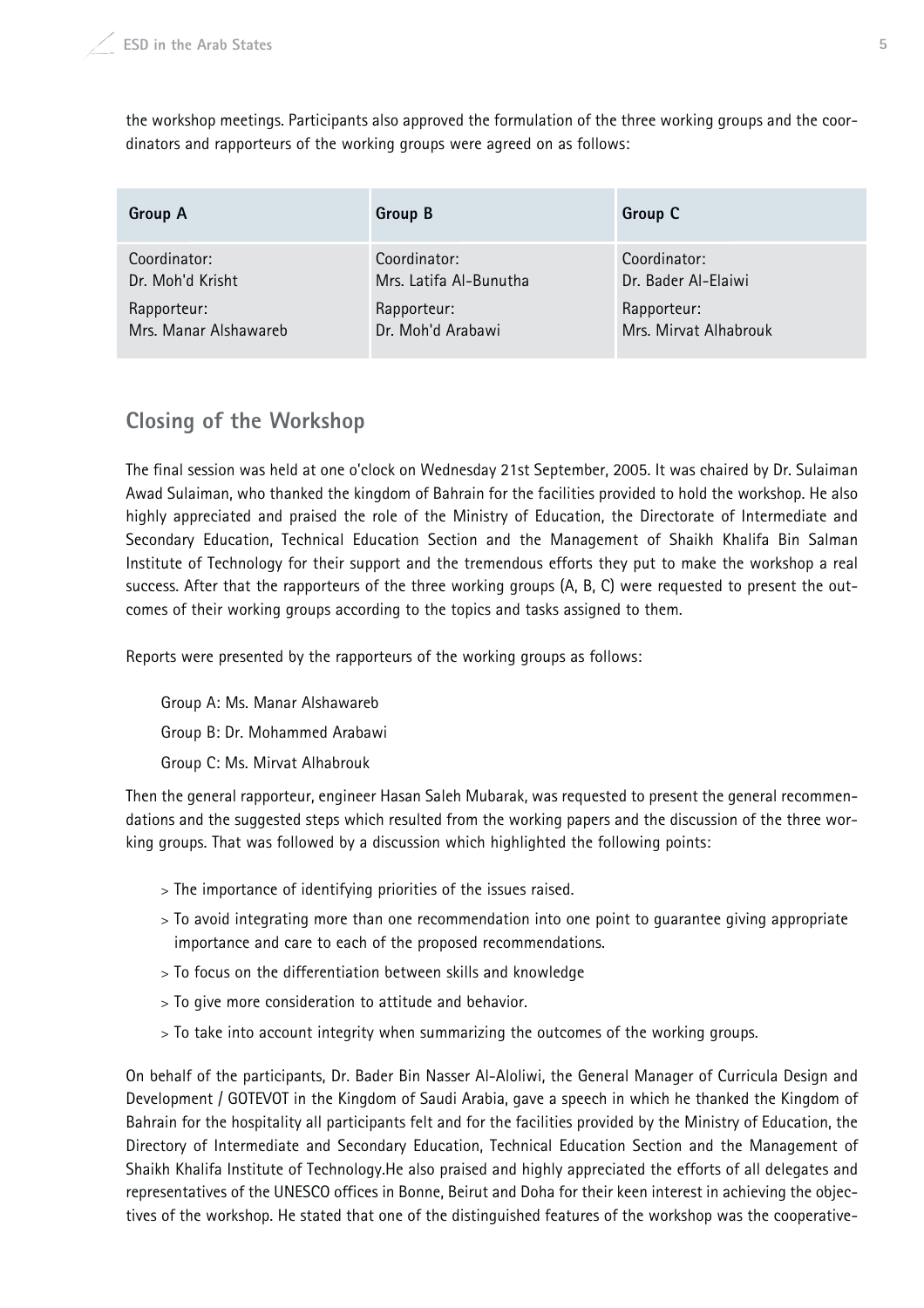ly high number of female participants (34%). This was considered high if compared with their participation in similar activities.

Dr. Sulieman Awad Sulieman extended thanks to the staff, who devoted themselves to providing distinguished secretarial, technical and administrative support and services throughout the workshop. He acknowledged the major role they played in making the workshop activities go on smoothly and successfully. Later on, an evaluation form on the technical and administrative aspects of the workshop was distributed, filled in by participants, and then collected by the organizers.

In a brief speech Ms. Karina Veal praised the distinguished organization of the workshop. She focused on the importance of adapting a transñdisciplinary, holistic approach as a basic element of human resources development and education for sustainable development. She emphasized that this is crucial and as important as the acquisition of technical and scientific knowledge. She added that in all their meetings, organizations concerned with education focus on this aspect.

Mr. Hasan Saleh announced that the Public Relations Section at the Ministry of Education was going to organize a tour on Thursday 22nd Sep, 2005, for delegates to visit some of the landmarks in Bahrain including King Fahad Causeway and the National Museum of Bahrain to witness the ongoing development taking place in the Kingdom of Bahrain. At last he thanked all participants, hoped to see them in similar activities in Bahrain and wished them all the best and a safe journey back home.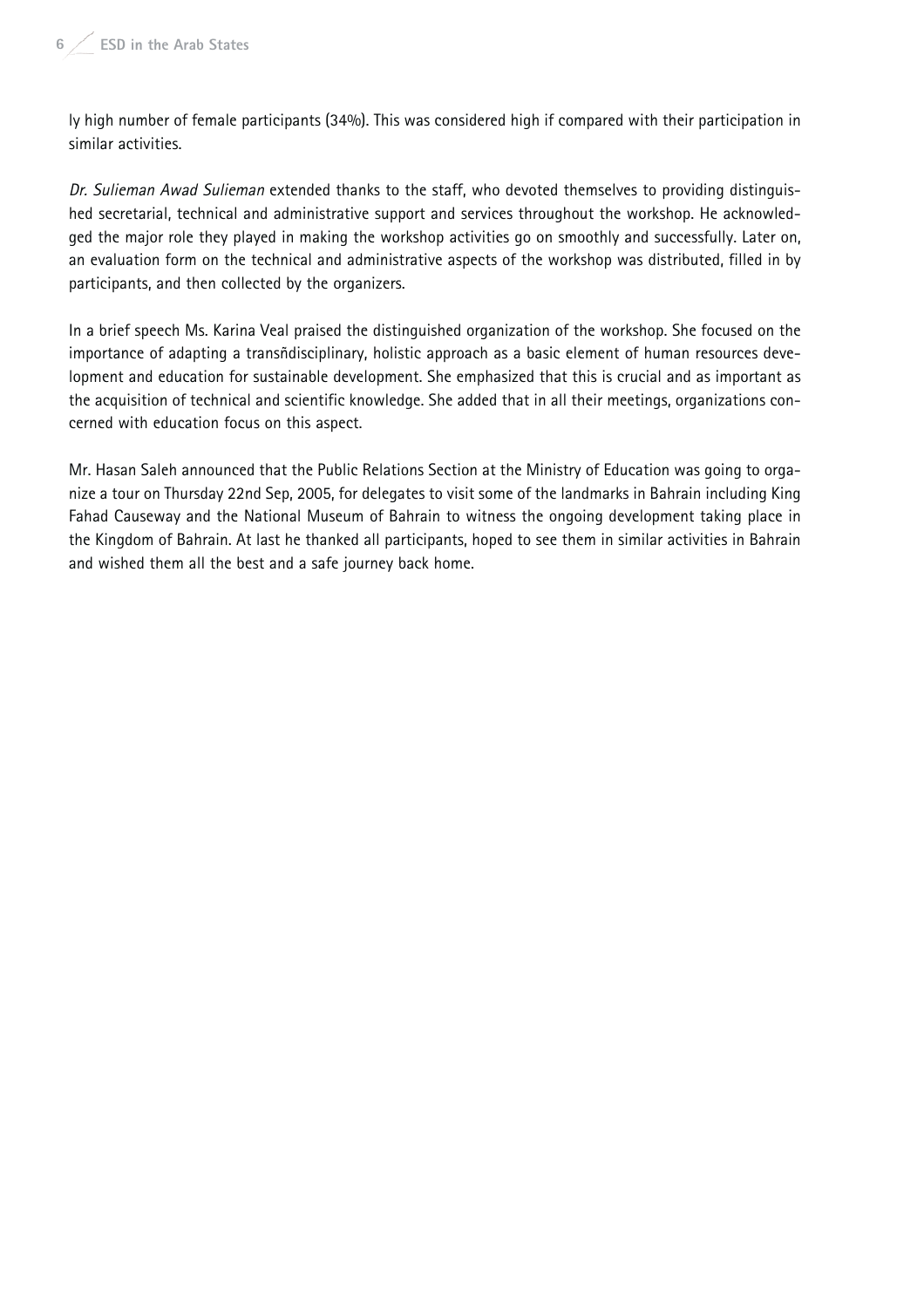# **Technical Programme and Discussions**

The following is a summary of the activities and the discussions which took place during the workshop, according to the approved programme-agenda.

**Day One: Monday, 19/09/2005**

**First Session** (9:00 - 10:30) Chairperson: Mr. Nasser Moh'd Al-Shaikh Rapporteur: Mr. Hasan Saleh Mubarak

After a warm welcome to the audience, Mr. Nasser Al-Shaikh reviewed the working programme and timing of the session. Then he introduced Ms. Karina Veal, the consultant at UNEVOC International Center/ Bonne. Ms. Veal spoke about TVET for sustainable development as the notion of developing learners and trainees so they are capable of being involved in the creation of a better society, by developing their responsibility for the future of humanity and the quality of life for further generations. She also talked about the tremendous efforts made by UNESCO through the holding of workshops and meetings in different parts of the world to make the current Decade "the United Nations World Decade of Education for Sustainable Development" (2005 to 2014). This decade was launched in New York on 1st March, 2005 and aimed at orienting education towards sustainable development. Then Ms. Veal Summarized the active involvement the United Nations has had over some years:

- > First UN Conference on Human Development in Stockholm in 1972;
- > 1992 Earth Summit in Rio de Janeiro;
- > 2002 Earth Summit in Johannesburg;
- > 2005 United Nations World Decade of Education for Sustainable Development (2005-2014) launched in New York, March 1st;
- > UNESCO nominated as leading agency for the the Decade;
- > 2005 International Implementation Scheme discussed at UNESCO, September;
- > UNESCO-UNEVOC to play a role regarding the contribution of TVET to Sustainable Development

Dr. Sulieman A. Sulieman, Programme Specialist at UNESCO- Beirut, gave a detailed review of the development objectives of the 21st century with regard to education and Technical & Vocational Training. He focused on the importance of activating Technical and Vocational Education as a corner stone helping to solve many of the social, economic and environmental problems, which many societies encounter. He stressed on the role of Technical and Vocational Education in the holistic development. Dr. Sulaiman referred to the recommendation of ILO on the role of Technical and Vocational Education in enabling individuals to participate in realizing sustainable development through their work and other activities. Then Dr. Sulaiman defined the three aspects of sustainable development (social, economic and environmental aspects) and gave examples on each aspect as follows:

**The Social Aspect:** This is represented in respect to and acceptance of other cultures. Social Sustainability must achieve distributional equity, adequate provision of social services including health and education, genders equity, and finding suitable working atmosphere with distinguished interrelation and working within a group.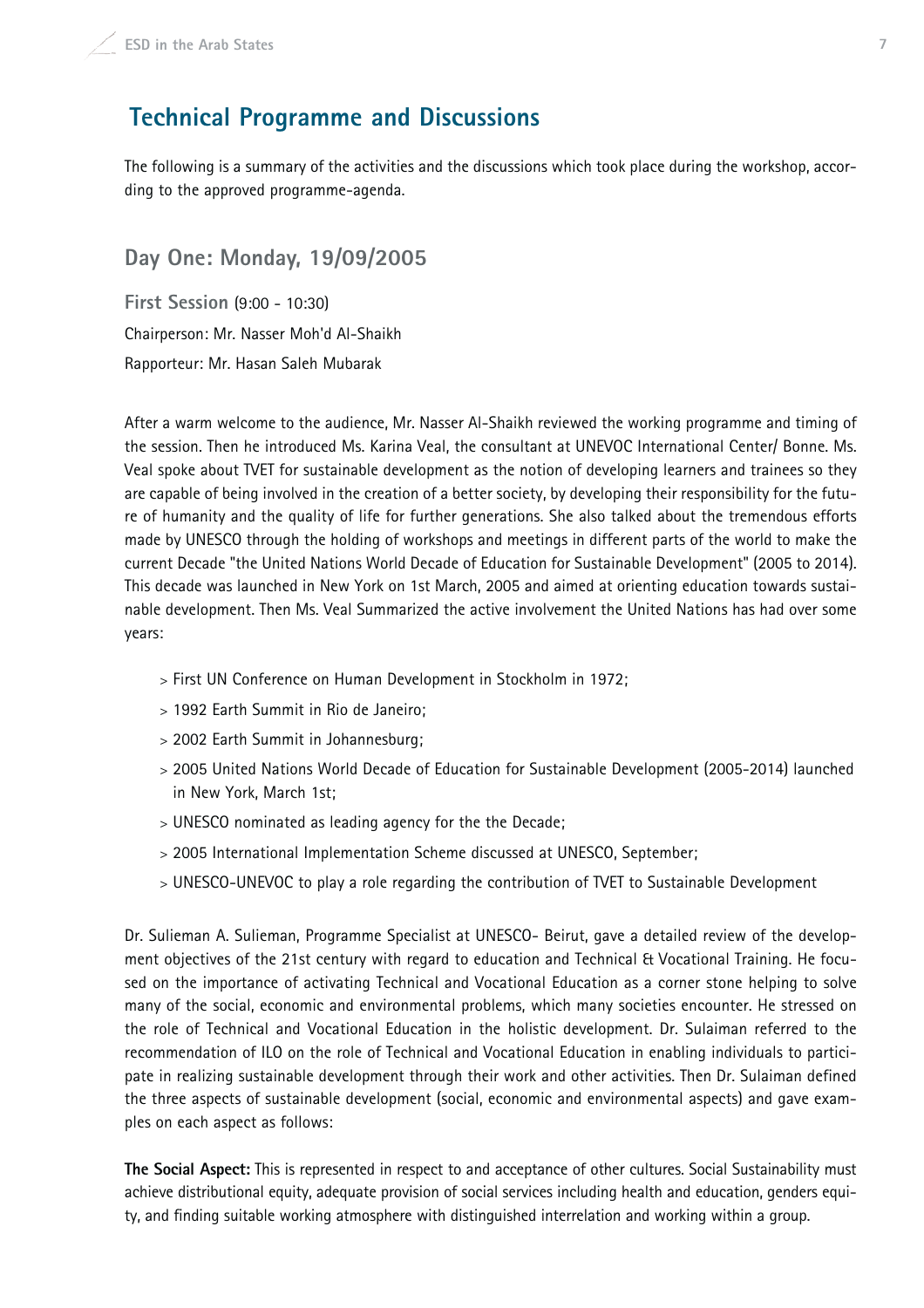**The Economic Aspect:** The economic aspect involves the development of a better understanding of sustainable production and services and ways in which resources can be conserved and waste managed through recycling and reuse.

**The Environmental Aspect:** In this aspect focus is on how to use resources wisely and minimize waste and pollution. It is very important to incorporate environmental concepts in the field of Technical and Vocational Education and Training. This requires redesigning the curricula to include some units which promote the skills of critical thinking, field work and development of the concepts and situations which lead to the adoption of sustainable development.

**Second Session** (11:00 - 12:30) Chairperson: Dr. Jilani Lamloumi Rapporteur: Ms. Manar Alshawareb

In this session, two papers from Iraq and Bahrain were presented:

- > The Social Aspect of Sustainable Development, Dr. Mohammed Jaber, Iraq
- > TVET Development in Kingdom of Bahrain, Eng. Hasan Saleh Mubarak Sulaibeekh

#### **The Social Aspect of Sustainable Development, Dr. Mohammed Jaber, Iraq**

The first speaker was Dr. Mohammed Jaber Ali, Deputy Head of Alnahrain University in Iraq, who reviewed the role of Technical and Vocational Education in realizing Sustainable development. He focused on the general objectives of Technical and Vocational Education. He raised a number of queries with regard to the importance of tracing graduates, identifying an indicator for sustainable education, the link between social issues and educational institutions, evaluation of the effects and benefits of sustainable education and the role of follow up and effective planning. At last he launched a call for reform of the educational process.

Dr. Jaber referred to the reflection of sustainable education on the society through enhancing the role of educational institutions in spreading the culture of learning, and facilitating the acquisition of knowledge and providing consultancy. He stressed on the need for strengthening the relationship between the Technical and Vocational Education and the industrial sector, to the maximum, to give the opportunity for sustainable development and training.

He focused on the situation of sustainable education represented in the result of the joint projects in the Arab World and the suggested criteria to establish such projects, identifying the necessary requirements and facilities which further enhance the role of educational institutions in providing social services and the role of social institutions in providing training opportunities, as is the case in the experience of Saudi Arabia and the coupling experience in Iraq.

#### **TVET Development in Kingdom of Bahrain, Eng. Hasan Saleh MubarakSulaibeekh**

The second speaker was Eng. Hasan Saleh Mubarak, Head of the Technical Education in the Kingdom of Bahrain. He elaborated on the role of the Technical and Vocational Education (Bahrain) in achieving sustainable development. He also focused on the objectives of Technical and Vocational Education and how these objectives are interpreted through the curricula and text books into factors and practices which directly affect the realization of the social, economic and environmental aspects of sustainable development. With regard to the impact of Technical Education and Vocational Training on achieving sustainable development, Mr. Hasan highlighted the following areas: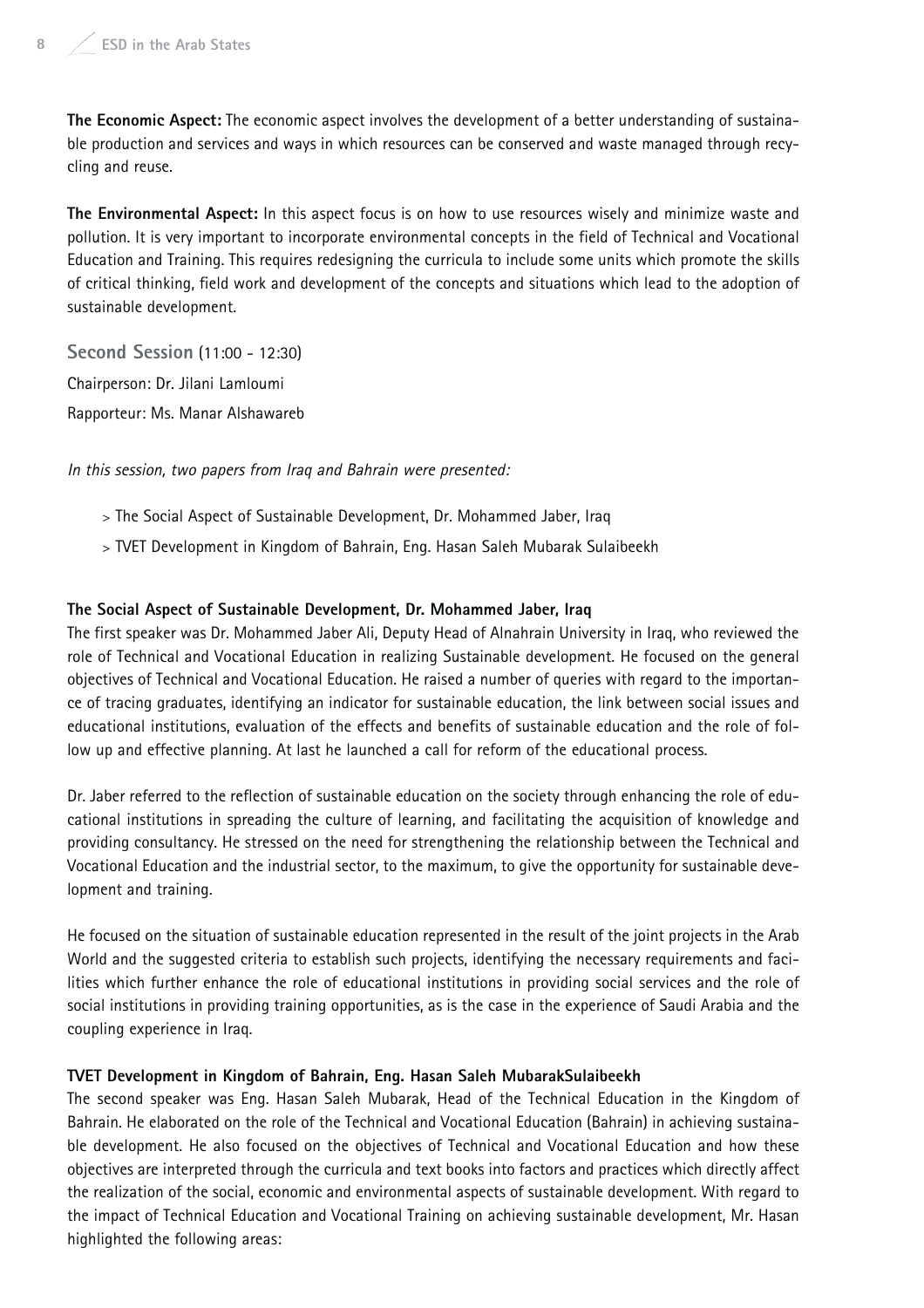- 1. The positive effect of the implementation of Quality Awareness on improving Technical Education output in Bahrain, and consequently achieving positive impact on the social and economic aspects of sustainable development.
- 2. The development of the study plan which has been supported by modern up-to-date subjects which are directly oriented towards the achievement of sustainable development. These subjects are: "Problem Solving" - "Working with Others" - "Quality Awareness" - "Small Entrepreneur Projects".
- 3. The role of the Vocational Guidance System which is helping in achieving sustainable development by improving the Technical Education input as a result of attracting more students from Intermediate schools including distinguished graduates.
- 4. Taking into consideration the individual differences when streaming student to the routes and specializations that best suit their abilities, interest and aptitude. This helps a lot in motivating students to learn and succeed in the fields of study they join.
- 5. The "Work Placement Programme" which has been designed and implemented. This is a programme by which third year students are placed with industrial companies and institutions related to their field of specialization. They undertake specific training aimed at enriching their technical knowledge and preparing them for smooth transition to the labour market.
- 6. The follow up programme which has been started to trace Technical Education graduates. Feedback received is helping a lot in developing our educational programmes to meet the requirements of the labour market.
- 6. Further enhancing the relationship between Technical Education and the industrial sector. This relationship has been very fruitful and resulted in:
	- > Providing training opportunities for both teachers and students at many industrial companies;
	- > Acquainting the labour market with the standard of Technical Education graduates and the skills they are equipped with. This has helped a lot in directly giving employment to some of these graduates;
	- > Participation of the industrial sector with Technical Education in preparing the general frame-work of the Developed System which has been implemented in the Technical Education system schools.

To fulfill the needs of the industrial sector and the Bahraini Society, Technical Education has started the implementation of the HNC and HND programmes as well as some tailor-made programmes. These programmes are carried out by the "Center of Excellence for Technical and Vocational Education" which also provides specialized training courses for teachers and other social services programmes for the Bahraini community.

At Last Mr. Hasan spoke about prospective developments of Technical Education which will include the following:

- 1. Increasing the number of Technical Schools to meet the ever increasing demand on this type of education in Bahrain.
- 2. Starting the implementation of Technical Education programmes for females.
- 3. Further strengthening relationship and cooperation between educational establishments and the labour market.
- 4. Training students and teachers to acquire the concepts which help in realizing sustainable development.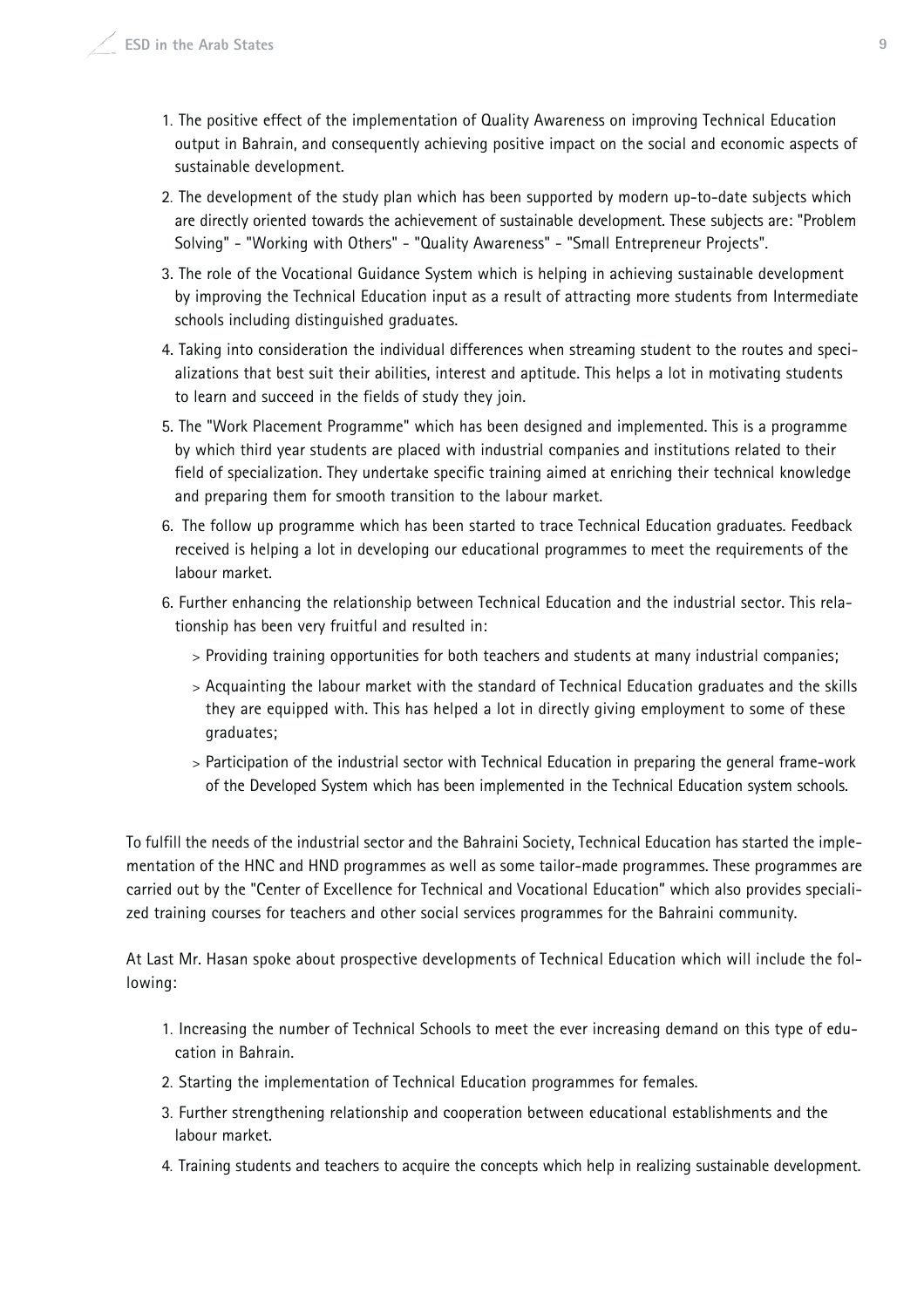### **Third Session** (13:00 - 14:30)

Participants then were split into three working groups (A, B, and C). The three groups were assigned the same task, to discuss the topic:

"The Role of Education and Training in achieving Sustainable Development, to identify issues related to sustainable development, classify the suggested programmes according to their priority and state the mechanism that should be adopted to enhance cooperation and coordination."

Guidelines for the work of the three groups were explained by Dr. Sulaiman Sulaiman from the UNESCO Office in Beirut.

| <b>Group A</b>         | <b>Group B</b>      | Group C                    |
|------------------------|---------------------|----------------------------|
| Coordinator:           | Coordinator:        | Coordinator:               |
| <b>Mohammed Krisht</b> | Latifa Albunutha    | Bader Aloliwi,             |
| Rapporteur:            | Rapporteur:         | Rapporteur:                |
| Manar Alshawareb       | Mohammed Arabawi    | Mirvat Alhabrouk           |
| Participants:          | Participants:       | Participants:              |
| Munthir Alkayyali      | Jilani Lamloumi     | Salah Al-Emadi             |
| Hasan Saleh Mubarak    | Adel Ali            | Jameel Al-Saffar           |
| Fareeda Esmail         | Alarabi Boulhane    | Susan Ajawii               |
| E'tidal Aldabbas       | Ebnet Bent Alkhalis | Alsheikh Magzoub Moh'd Ali |
| Mazin Najeeb           | Karina Veal         | Abdulla Ambusaid           |
| Mohammed Jaber Ali     | Abdulraziq Ebrahim  | Tayseer AbdulAziz          |
| Sulieman Sulieman      | Manal al-Koheeji    | Mohammed Jawad             |

### **Second day, Tuesday 20/09/2005**

**First Session** (8:30 - 10:00)

Chairperson: Dr. Bader Bin Nasser Aloliwi

Rapporteur: Dr. Alsheikh Almagzoub

Two papers were presented during this session:

> The Economic Aspect of Sustainable Development-North African Countries, Dr. Jilani Lamloumi & Dr. Arabawi Moh'd

### **The Economic Aspect of Sustainable Development-North African Countries, Dr. Jilani Lamloumi & Dr. Arabawi Moh'd**

In this session Dr. Jilani Lamloumi, Director, ESST-Tunis presented and, in detail, the state of Technical and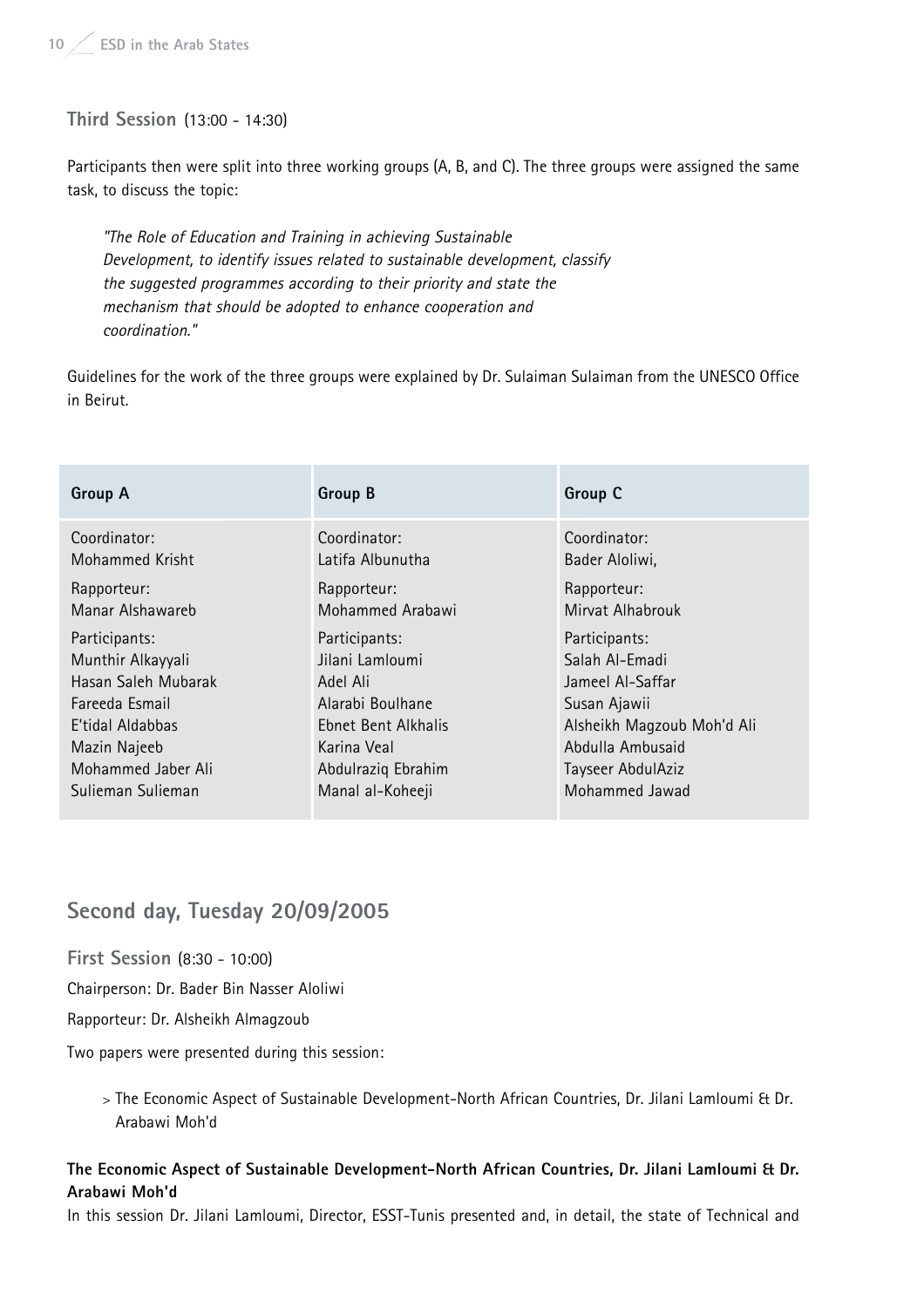Vocational Education in Tunis, Algeria and Morocco. He focused on the efforts being made by these three countries to orient education and Technical Education and Vocational Training to achieve sustainable economic development.

In the first part of the session, Dr. Lamloumi presented the Tunisian experience, starting with the establishment of Technical and Vocational Education Training and its development after independence. In 1993, this part of education became under the umbrella of the educational system. He then presented the development in the capacity of enrolment in the Vocational Training System, mechanism of implementation compared with the European systems, and the funding procedures being followed.

The second part of the session was on the Algerian experience. Dr. Lamloumi identified some of the challenges which Vocational Training encounters in Algeria, such as the high percentage of youth unemployment. The other challenge is that the Vocational Training System does not take into account the demography of the country. After that, he spoke about the training systems, their types and the mechanism of implementation through the presentation of statistical data showing the numbers of trainees in the public sector and the development in the number of institutions involved in Vocational Training. He also highlighted the role of the industrial institutions in supporting the efforts of the government in training and qualifying about one million of the youth. Finally, he acquainted the participants with the sources and mechanism of funding of Technical Education and Training programmes in Algeria.

In the last part of the session, Dr. Lamloumi spoke about the challenges and the difficulties which the society in Morocco suffers from. One of those problems is the centralization of the economic activities in the capital, and the incapability of competing internationally. Then focus was made on the government's efforts to:

- > improve the type of work by reviewing the educational system and the structure of the Vocational Education to ensure that the types of education available are capable of meeting the needs of the labour market.
- > promote the infrastructure and the institutional and administrative structure.

Statistical data were presented, showing the number of trainees at the initial stage and the limited funding resources for institutions concerned with vocational training.

At the end, Dr. Lamloumi referred to the efforts made in order to reform the routes of Technical and Vocational Educational Training (TVET) and the positive impact of that reform on sustainable economic development, which is represented in the following:

- 1. The quantitative and qualitative development in the different training programme provided.
- 2. Positive change in the prospective of the society towards Vocational Training.
- 3. Direct participation of the private sector in funding and implementing vocational training programmes.
- 4. Making training curricula more flexible and strengthening the link and coordination between the training institutions and the scientific research institutions.
- 5. Taking Into account the balance between the economic, social and environmental aspects of sustainable development throughout the training programmes.

Dr. Arabawi Moh'd, Inspector of Education and Training in Algeria, gave a brief presentation on the development taking place in the educational programmes in the Republic of Algeria. One of the most important developments is the governmentís July 2002 resolutions to overcome the obstacles which hinder the development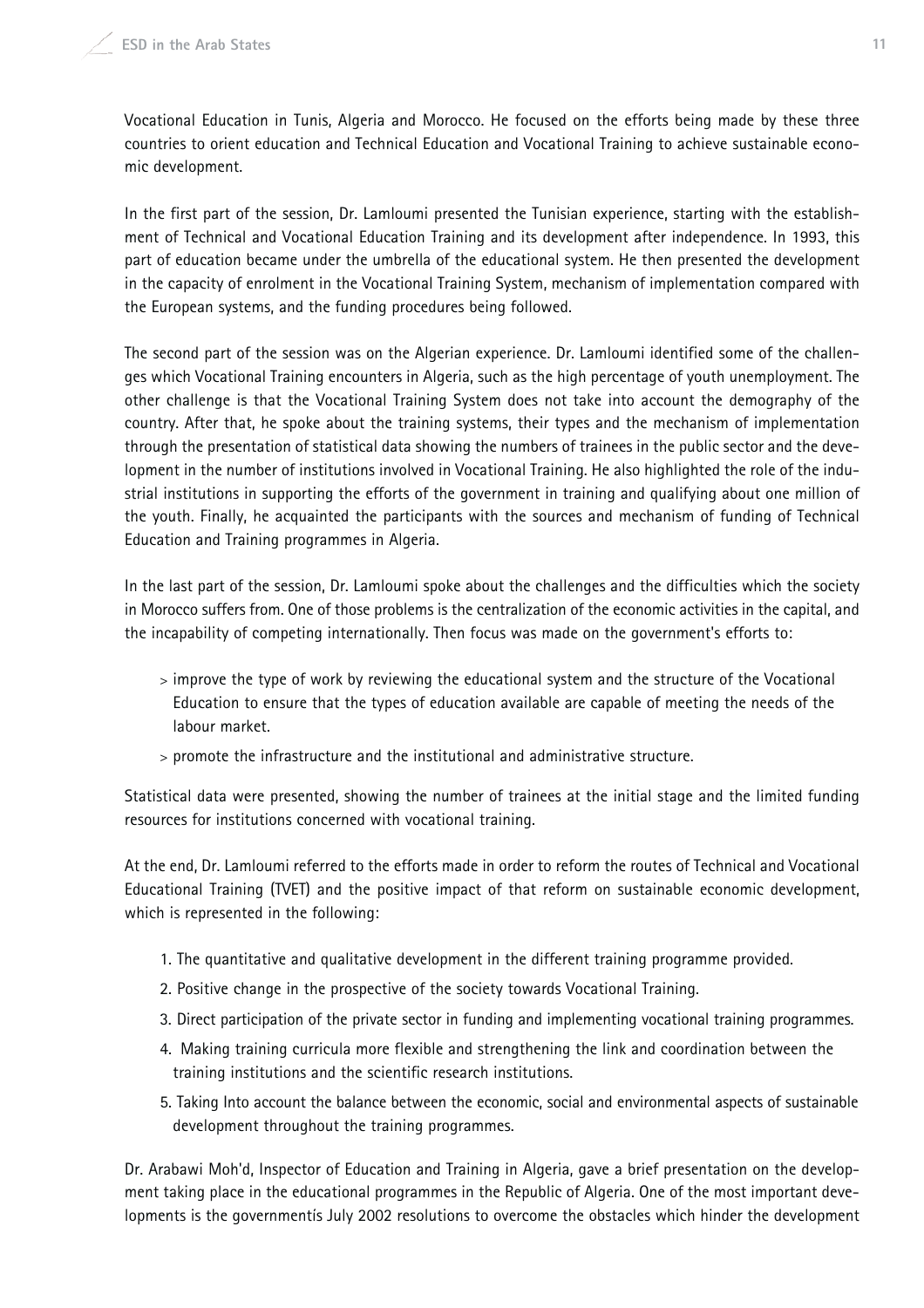of the educational system which is part of the vast reform process. Those resolutions took into account national and international changes, political and economical developments and the revolution of information technology. All this has led to activating the role of educational and training institutions to achieve sustainable development. Recommendation stressed on:

- 1.The importance of exchanging educational expertise and researches on how to integrate trainees in the vocational system.
- 2.Providing precise description of the expressions related to sustainable development.
- 3.Providing educational materials to assist the teacher to perform efficiently and effectively.

Dr. Alsheikh Almajzoub, President, Technical Education Foundation, Ministry of Higher Education and Scientific Research in Sudan, spoke about the Technical Education and Vocational Training programmes in Sudan, and their role in achieving sustainable development in its economic, social and environmental aspects. He stressed on the boom in the Technical Education and Vocational Training after the establishment of a separate authority for this type of education in 2003, attached to the Ministry of Education and Scientific Research. Dr. Almajzoub presented data on the colleges and their locations in the states and provinces, their objectives and their role in all aspects of social development. He mentioned that colleges play a major role in female education. At last, he referred to the coordination and cooperation between the Technical Education institutions and the sector of industry and production in Sudan, and stressed on strengthening that link to achieve the objectives of Technical Education.

**Second Session** (10:30 - 11:30)

The three working groups (A, B and C) continued their discussions to come out with their recommendation on the proposed programmes, the mechanism used to develop national, regional and international cooperation and coordination between the institutions interested in Technical and Vocational Education Training (TVET).

A field visit to Shaikh Khalifa Bin Salman Institute of Technology was arranged for participants, as part of sharing of experiences and programme development.

**Third Session** (12:30 - 13:30) Chairpersion: Mrs. Mervat El-Habrouk Rapporteur: Eng. Mazin Najeeb

There were two presentations in this session. The first was from Jordan and the second was from Lebanon.

The first speaker was Eng. Munther Alkayyali, Project Director, National Centre for HRD, Jordan. He presented his working paper on Joint Projects to Develop Technical and Vocational Education Training (TVET) in Arab countries as recommended by the Arab Experts Conference held in Amman 1 - 3 August, 2005.He mentioned that the current workshop on "Sustainable Development" was a step towards activating the recommendations of the "Arab Expert Conference". Eng. Munther talked about human resources development in the field of tourism. He pointed out that the Arab world is one of the most international tourism attractions and therefore the tourism industry should be a top priority in our training programmes. He also emphasized the need to develop the role of the private sector in the process of Technical and Vocational Education Training through:

- > Financial support;
- > Providing on-job-training opportunities;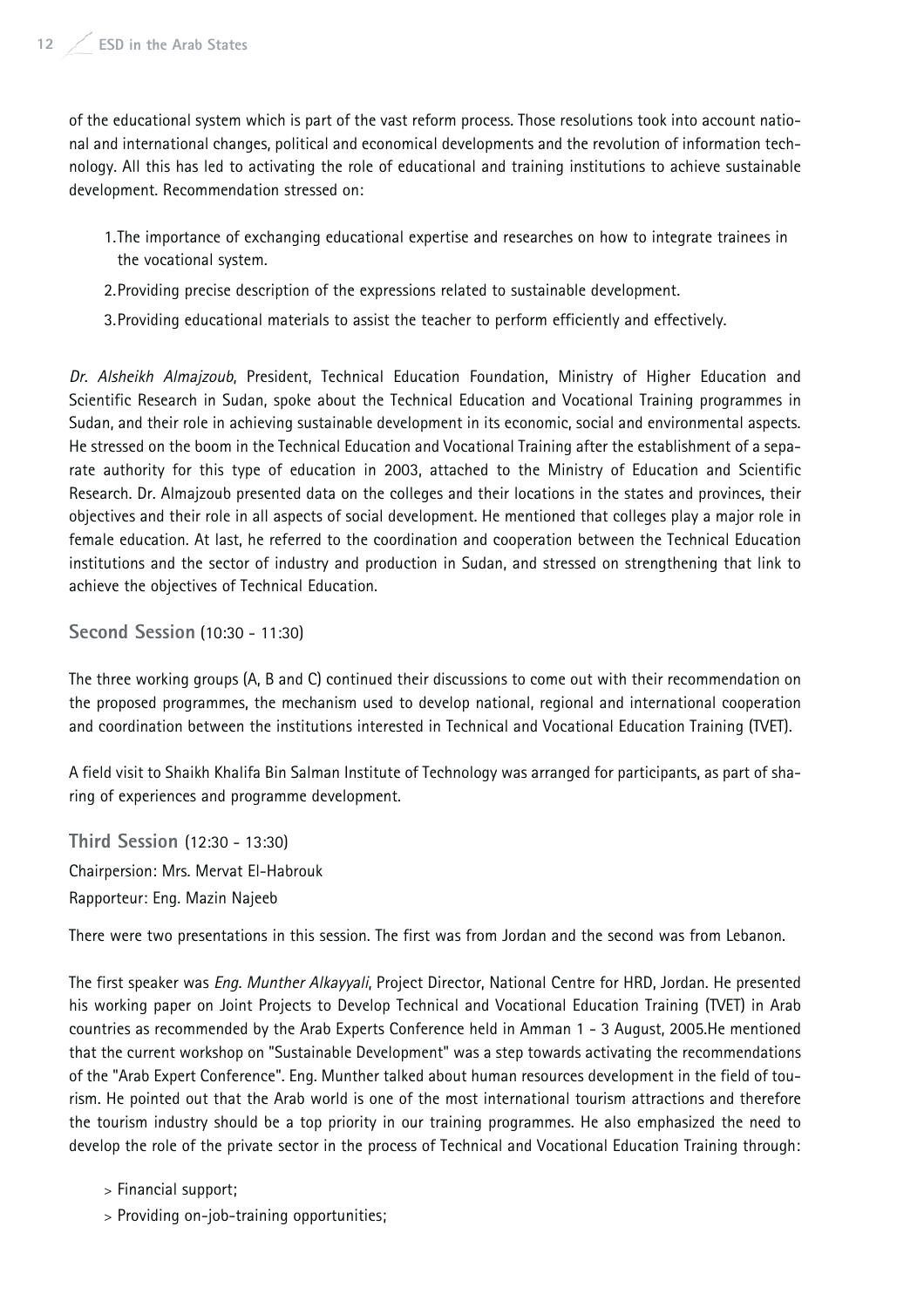- > Participation in carrying out appropriate educational and training programmes through the establishment of specialized specific councils in different fields;
- > Promoting the females participation in Technical and Vocational Education Training (TVET) and considering them as main partners in the social development. This can be achieved by giving females leading posts at the high administration and giving them a role in decision making and planning policies.

The second speaker was Dr. Mohammed Hussain Krisht, Director of Ali Alakbar Technical and Vocational Institute in Lebanon. He elaborated on the role of the private sector institutions in attaining sustainable development. He presented the experience of Almabarrat Charity Association in Lebanon. Dr. Krish put forward the objectives of Technical and Vocational Education which the association seeks to achieve, the routes followed to achieve those objectives through providing a variety of vocational levels of study. Then he talked about the latest development in techniques used in the Technical and Vocational Education Training. He focused on the importance of taking into consideration the Labour market needs when setting the contents of training plans, and the introduction of new specialization when developing Technical Education and Vocational Training to be in line with the requirements of the private sector. Finally, Dr. Krisht concluded his presentation with a number of suggestions on how to develop the Technical and Vocational Education Training in Lebanon.

### **Third Day, Wednesday 21/09/2005**

Chairperson: Dr. Mohammed Jaber Ali Rapporteur: Eng. Munther Alkayyali

**First Session** (9:00 - 10:00)

The Environmental Aspect of Sustainable Development in the Arab Gulf Countries, Dr. Abdulla Ambusaidi

Dr. Abdulla Ambusaidi, Assistant Professor, Curricula and methodology, Sultan Qabus University, started off with a presentation on the environmental aspect and the effect of education and training on sustainable development. He gave a historical review to show the importance of the environmental aspect on the whole universe. He focused on the role of man as the main cause of environmental problems and the attempts made to find proper solutions to these problems.

Then Dr. Abdulla gave definitions of sustainable development, and the concepts of education and training. Then he gave an account of the international efforts to preserve the environment starting with 1992 First Earth Summit in Rio de Janeiro/Brazil, and then the Second Summit held in Johannesburg/South Africa in 2002, which ended with the adoption of the slogan, "Sustainable Development".

The speaker also referred to the national and international efforts which have been put to preserve the environment through the organization of conferences and seminars on environmental issues such as the conference on "Environmental Horizons" held in Muscat 17-18/6/2001 and the regional seminar on "Environmental Education" held in Dubai 28-30/4/2001. After that the speaker talked about the Arab regional efforts in achieving sustainability and gave some details on the components of sustainable development and emphasized the role of education in achieving it through:

- > Reviewing educational curricula;
- > Promoting the role of teachers; and
- > Considering the importance of work placement programmes (Field training).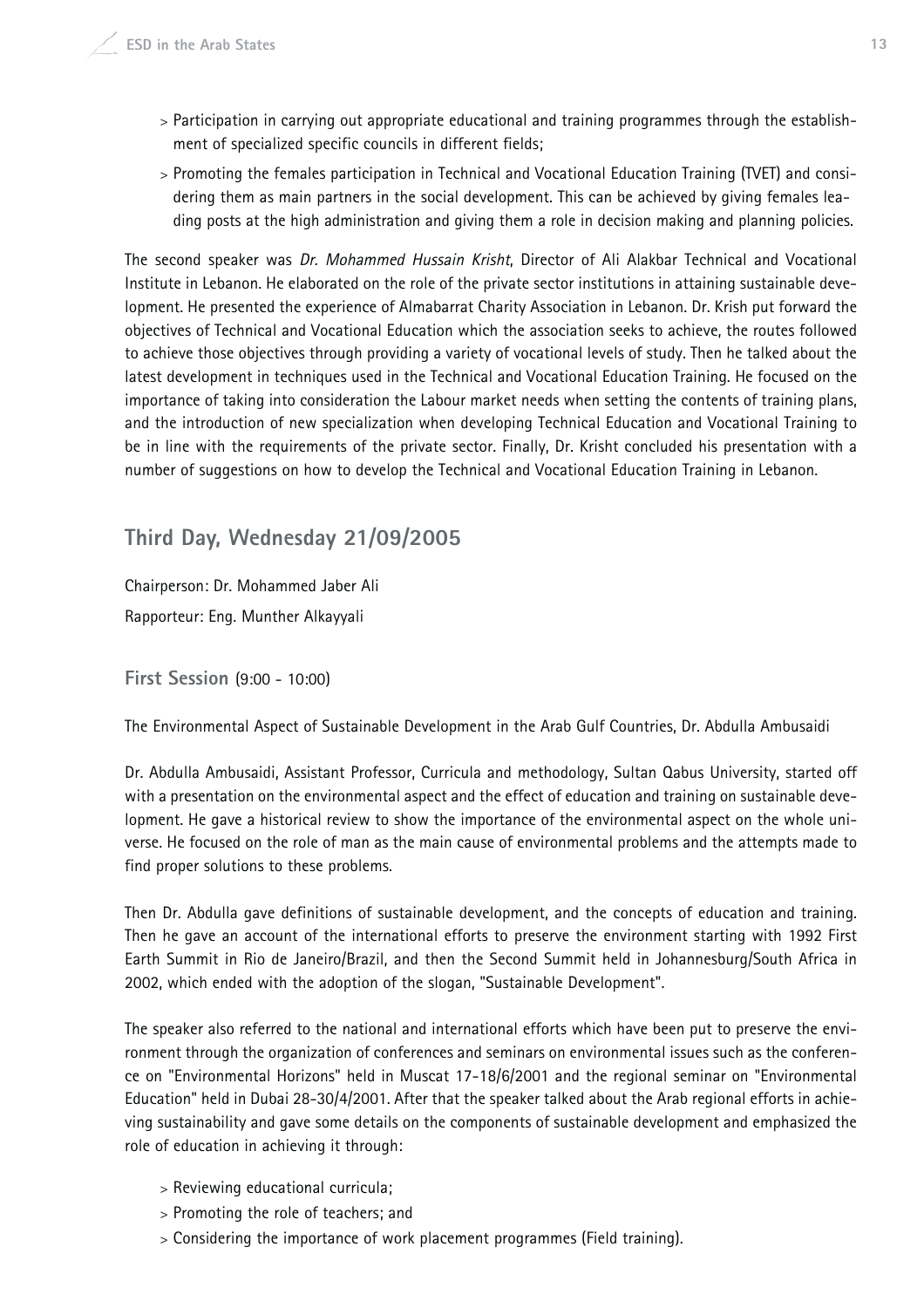The speaker then highlighted Oman's efforts in putting these trends into practice through:

- > Developing the curricula and programmes;
- > Employing modern technology and advanced computer programmes;
- > Concentrating on in-class and out-of-class activities;
- > Working in groups;

Integrating programmes related to the environment in the teaching plan such as the following:

- > Environmental tourism which has nothing to do with normal materials;
- > Field visits to exhibitions and museums as part of the study plan;
- > Adopting developed teaching techniques such as cooperative learning, role play, use of pictures and posters, and adopting comprehensive method of teaching courses (STSE - Science, Technology, Society and Environment);
- > Reconsideration of the elements of planning, practising and evaluation

Then the speaker presented some issues and explained how decisions are taken with regard to the environmental issues. He also stressed on the role of the teacher as a facilitator or a catalyst, and on the role of colleges in incorporating the concepts of sustainable development as basic compulsory course, as is the case in the Scandinavian and Baltic countries.

Dr. Ambusaidi spoke bout Oman's effort in:

- > Giving both genders equal opportunities for education and employment;
- > Developing curricula and introducing economic concepts in mathematics courses;
- > Encouraging learning through individual and group projects;
- > Expansion in teaching information technology and English language;
- > Continuing to teach life skills for the first ten levels to cover the social, intellectual and Vocational aspects, time management, managing home affairs and acquaintance with citizenship and globalization.

The presenter then highlighted the educational development in some of the Gulf States. The first examples were from Bahrain, the implementation of the project of his Majesty King Hamad "The Electronic Schools", the development of the Technical Education and the project of "School stock Exchange and Investment Challenges" in Commercial Education. The second example was "the Teacher Development" in the United Arab Emirates through the implementation of a diploma programme in education, which is oriented towards the achievement of sustainable development. Then he made a comparison between the above mentioned efforts and those of Baltic countries and Finland and the tendency in Scotland and Denmark to train teachers on how to orient teaching towards sustainable development. He concluded the impact of training on the three aspects of sustainable development. The speaker then emphasized the necessity for partnership between the educational sectors and the social associations to achieve sustainable development and the strategies which might enhance this tendency. Dr. Abdulla ended his presentation with the following recommendations:

- > Concepts of Sustainable development should be adopted by decision makers;
- > Incorporating concepts of sustainable development in the curricula;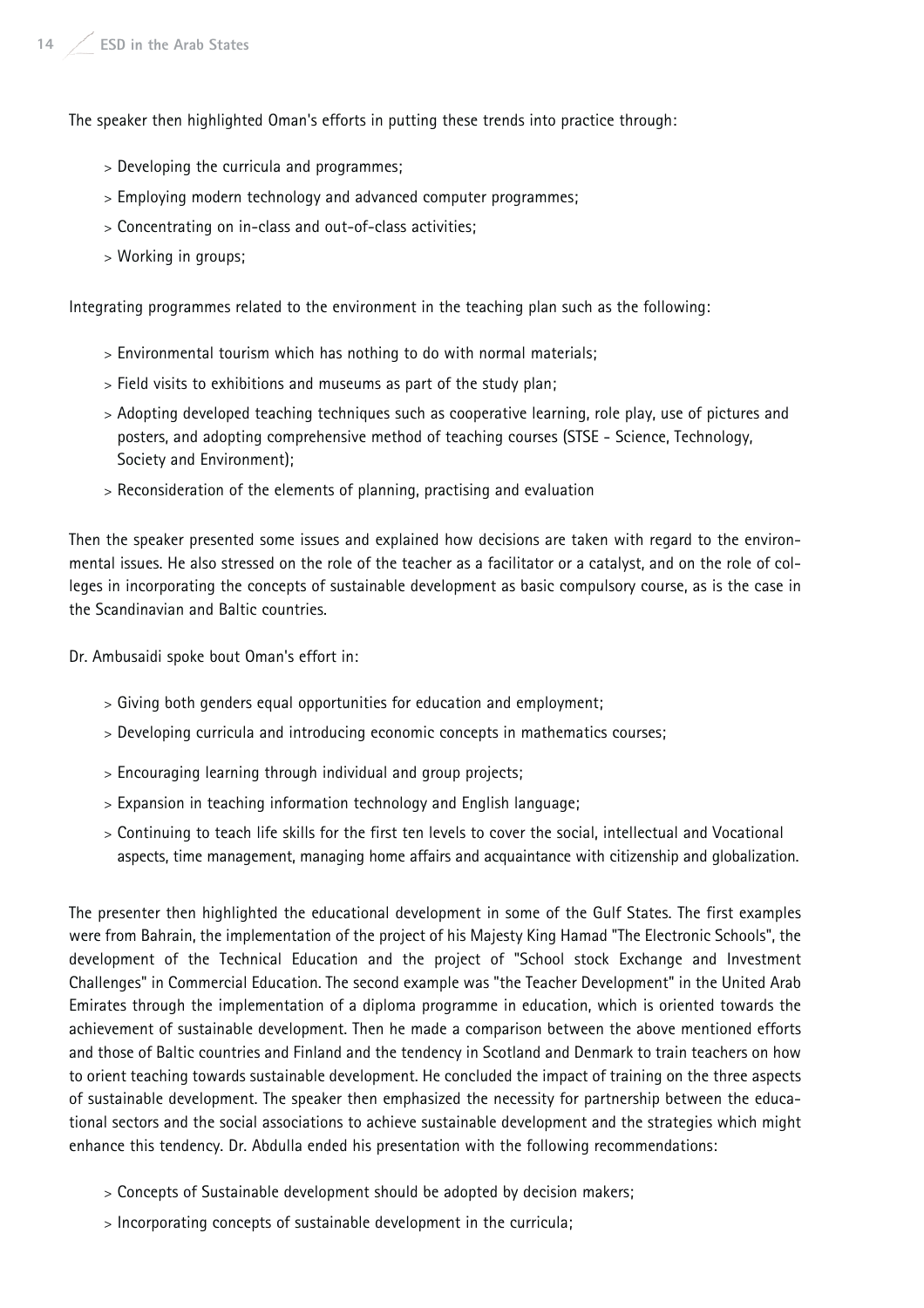- > Enhancing the role of the national, social and voluntary organizations, and strengthening their link with the educational and economic sectors:
- > Inculcating values of voluntary work to be in parallel with, and supportive to governmental work. An example on this was "Environment Youth Organization in Angola".

Ms. Manar Alshawareb, started with a review of the situation in Jordan, focusing on the high percentage of unemployment. However, despite shortage in natural resources and the increase in population growth, the government spares no effort to overcome this problem through collaborative work of governmental and nongovernmental institutions interested in human resources development, who work hard on providing training opportunities, financial support and loans for trainees of both sexes to start their own business. The speaker gave an example on these projects which was "Developing Education for Economic Knowledge" adopted by the Ministry of Education in Jordan.

Then Ms. Shawareb talked about the development of Vocational Education, which was implemented with international support from Canada, Germany and Japan, and aimed at qualifying the youth for work. Examples given on such projects were the:

- > National Training Project;
- > National Employment Project;
- > Clothes Making Project.

Then the presenter highlighted the efforts of the Vocational Training institution, which adopted the implementation of the Classification and Job Description System. She also spoke about the role of the non-governmental institutions and organizations such as the "River Jordan Establishment", which is concerned with providing training and job opportunities for females to promote the economic and social standard of families. Finally Ms. Shawareb presented her vision on:

> The techniques of enhancing the role of educational and training institutions to achieve sustainable development, and the mechanisms that should be used to achieve that;

- > Proposed suggestions of implementation through the link between the prospective vision and the labour market needs.
- > Training the trainers;
- > Trying hard to accomplish economic and social stability;
- > Keeping educational and training programmes in line with the latest development in the technology used in the labour market;
- > Adoption of medium term planning by the Ministries and institutions concerned with human resources development.

Mrs. Ebnat Bint Alkhales, Mauritania, talked about the National and Educational Reform plan in Mauritanie, which was aimed at supporting national achievements and developing the educational system. She mentioned that the development of education is very essential to achieve social development. For this reason the government spared no effort to :

- > Increase the number of students, especially girls, who join schools and continue with their study pro grammes;
- > Improve the quality of education and the administrative structure;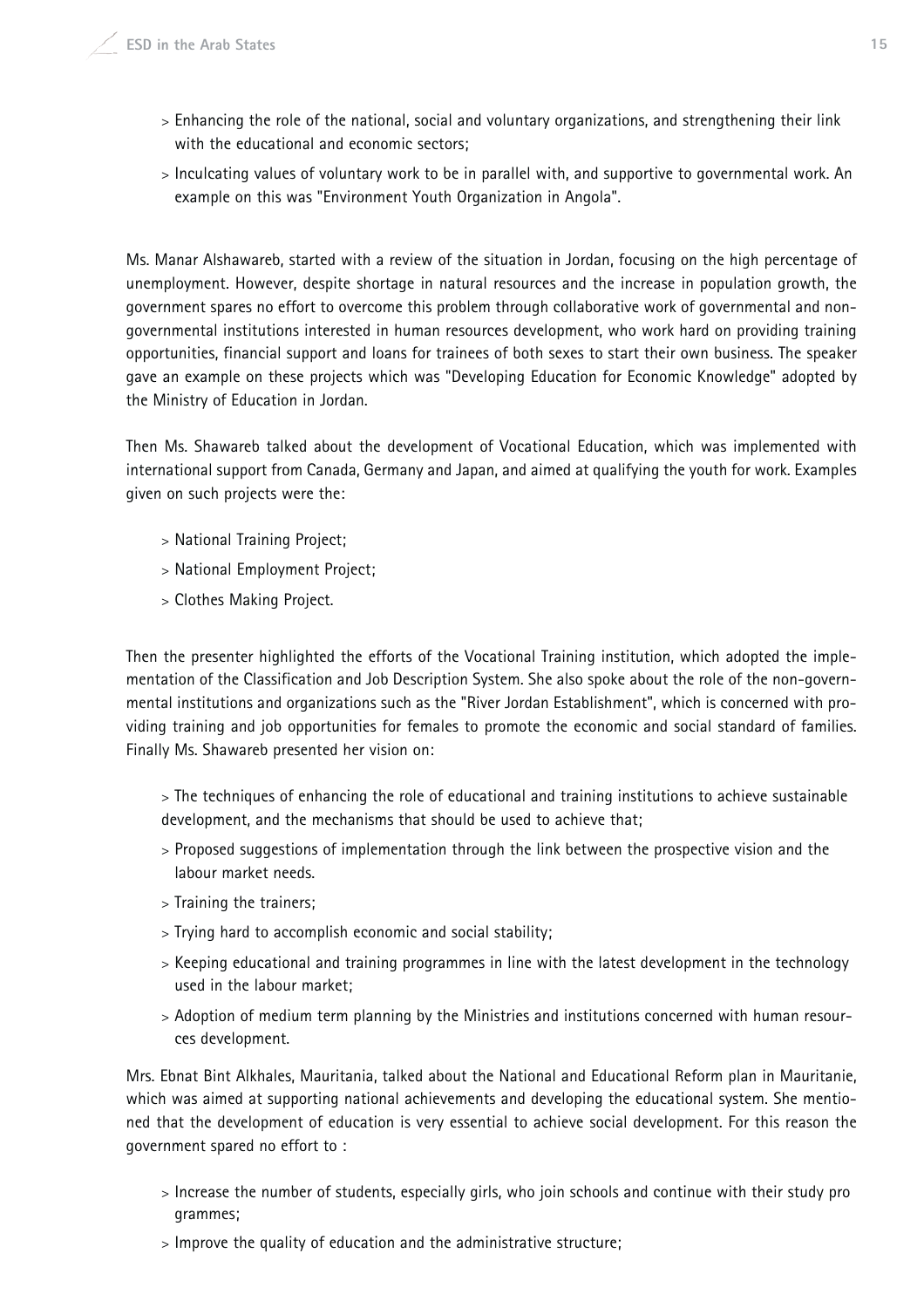- > Decrease the gap between both sexes with regard to their right in education and employment;
- > Inculcate the values of citizenship and loyalty to the country;
- > Promote scientific research;
- > Work hard on providing the necessary requirements of sustainable development. This requires carrying out a comprehensive study to diagnose the appropriateness of both basic and higher education, identify the resources required for developing the educational system, emphasize on the suitability of the curricula used, encourage partners in development to work hard towards the achievement of objectives and reinforcing what has been achieved such as unifying the educational system, and continue with the meetings for discussing similar issues;

The speaker then presented the structure of education (basic -Intermediate -Technical and Vocational), and the role of teacher training schools and the different vocational institution and the availability of school buildings. He highlighted the role of the non-governmental organizations and private education in training programmes, which aim at qualifying and assimilating certificate holders and giving employment to the labour force. At last she talked about the financial needs and social requirements.

**Second Session** (10:30 - 12:00)

Chairperson: Dr. Alarabi Boulhane

Rapporteur: Eng. Hasan Saleh Mubarak

Three papers from Egypt, Saudi Arabia and Bahrain were presented.

The first speaker was Mrs. Mirvat Alhabrouk, Consultant, Technical Education and Training/MOE - Egypt. She spoke about the mechanism of cooperation and coordination between the educational and training institutions and the sectors of development and production, especially in the light of transfer towards market economy. She explained that it was not possible for the educational sector to provide the skills required by the field of work without the actual responsible participation of the institutions in the labour market, especially the big private companies. These institutions can support the sector of education through their participation in identifying skills according to their priority, providing technical information, taking part in managing the governmental training centers, giving students the opportunity for training on developed technology and funding educational activities.

Then Mrs. Alhabrouk talked about the efforts made with the support of the European Union to develop the policies and techniques used in preparing the labour force. She added that the process of development started with training the trainers, finding the proper well equipped training institutions, formulating curricula with adequate flexibility to allow for regular review as per criteria and standards which can be easily measured and evaluated.

The speaker then presented the strategies by which the quality of training can be improved, based on specific criteria and away from centralization. She added that to achieve good results, the following elements should be available:

- > Comprehensibility and flexibility;
- > Availability of proper evaluation and follow up tools.

Mrs. Alhabrouk then elaborated on the concept of training under decentralization, the requirements for implementing such training programmes, the importance of linking training with social participation, which includes associations (unions), the media, parties and local councils and businessmen.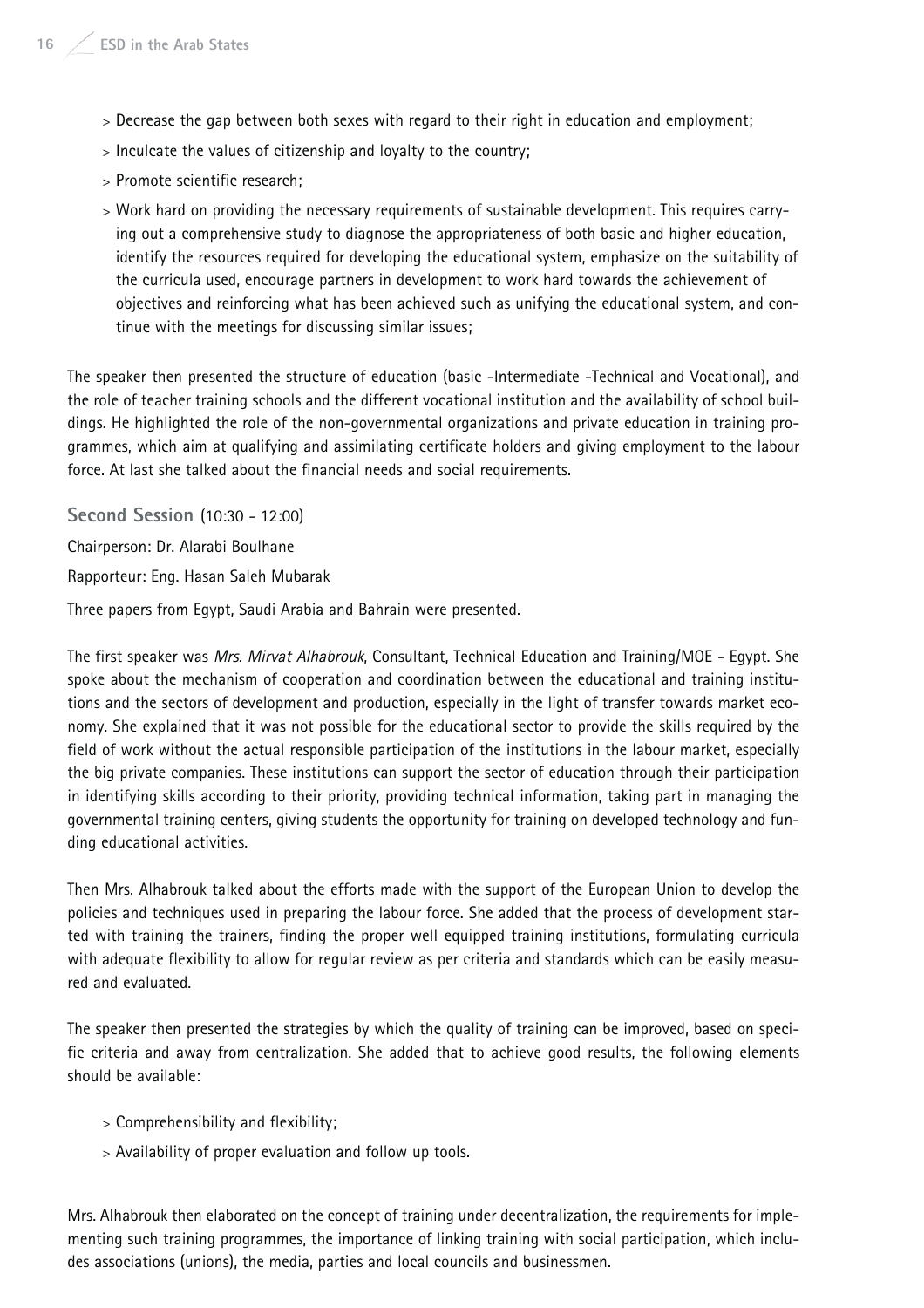The speaker ended her presentation with a real experience on training in the light of decentralization, which was implemented in Qina district and with actual social participation. She finally mentioned those who participated in the training programmes, the measures taken for funding, the relationship between this new system and the centralization system, and finally the tools of evaluation and follow up.

The second speaker was Dr. Bader Bin Nasser Aloliwi, the General Manager of Curricula Design and Development, GOTEVOT, who spoke about the experience of the Kingdom of Saudi Arabia in the field of Technical Education and Vocational Training. He presented the objectives of the organization, its sites which are more than 450 institutes and centers located all over the country. Dr. Bader then spoke about the link between Technical and Vocational Education Training and the educational ladder, how National Vocational Standard are prepared, the development of training programmes, and the importance of using effective methods and procedures, which are not costly and giving quick result, to equip trainees with real skills to enable them to succeed in their future career.

The speaker then presented what has been accomplished with regard to the preparation of Vocational Standards which have become 220, in addition to 1000 training packages. He then explained how members participating in the specialized committees and in the groups identifying skills are selected, the procedural steps followed in preparing the National Vocational criteria, the role of institutions and companies in preparing training programmes, how training programmes are carried out through technical colleges and Vocational Training institutions and their role in developing the working force, and providing the requirements of the training units to meet the needs of trainees.

Dr. Bader then presented the joint training programmes which are, in addition to the GOTEVOT, implemented by the Chamber of Commerce, the private sector and Human Resources Development Fund. Then he highlighted the programmes carried out by the Military Vocational Training Programme and the participants in the implementation of those programmes. At last, Dr. Bader acquainted the audience with the general structure of the National Framework for Vocational Qualifications and the routes leading to obtaining those qualifications, and the role of GOTEVOT in designing and developing the curricula within the Vocational Training System.

The third speaker was Mrs. Suzan Ajawi, the Senior Environment Specialist at the Environment Assessment and Planning Directorate, Kingdom of Bahrain Public Commission for the Protection of Marine Resources, Environment and Wild Life. She presented aspects of the international concern with regard to sustainable development, through the commitment of the world leaders in 2005 to work hard in order to achieve the eight objectives of the 3rd millennium, which have been linked to fixed deadlines. Countries all over the world will try their best to achieve these objectives by 2015. The speaker added that Education for sustainable development is one of these objectives, because education has a direct role to play in realizing sustainable development. Students spend 12 years in education, which is the first source from which they acquire the necessary skills and knowledge that help them to face the changes in the world around them. She said that Technical Education and Vocational Training is also a cornerstone for each of the development objectives of the 3rd millennium. Therefore, all parties concerned with Technical Education and Vocational Training should include the following concepts in their curricula to realize the required environmental aspects, and hence realize the principle of orienting education towards sustainable development:

- > Enriching the curricula, practically and theoretically, with the environmental aspect of sustainable development;
- > Encouraging students to adopt the concept "Cleaner Production" in their field of specialization and when preparing their graduation projects;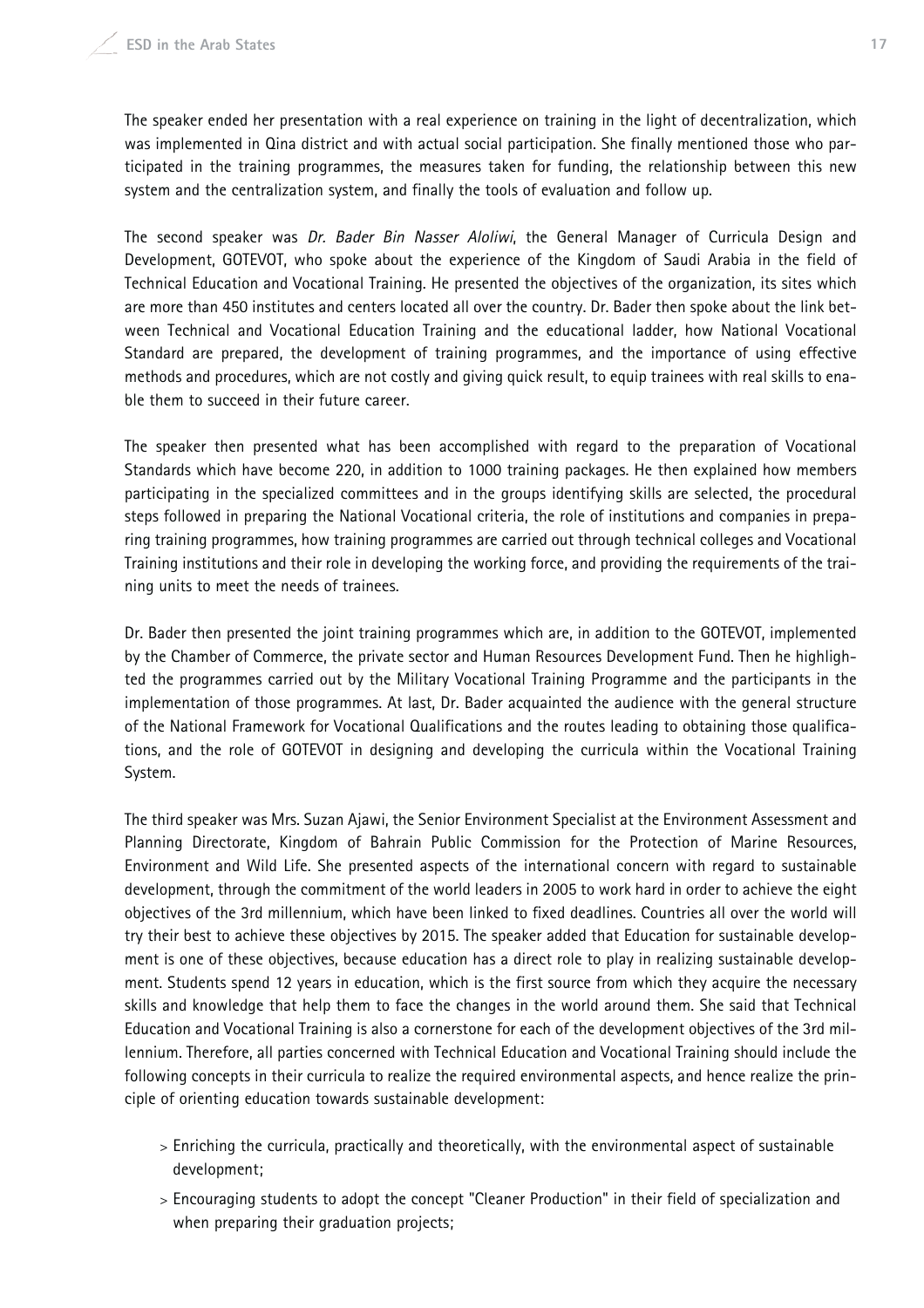- > Enhancing awareness of the value of consumable resources, the importance of recycling waste and getting rid of it in a safe environmentally sound method;
- > Helping students to acquire the skills, knowledge, competencies and the values which make then aware of their responsibility in realizing sustainability to their societies; Encouraging critical thinking in the programmes and the curricula used. Awareness of the importance of partnership. It is crucial for the different social sectors to reorient education and Technical and Vocational Training towards sustainable development.

#### **Working Groups**

Participants were split into three working groups according to the workshop programme. A Coordinator and a Rapporteur were nominated for each Group. Groups discussed the specified topic (the Role of Education and Training in Sustainable Development) and listed the main issues according to their priority and their importance with regard to the economic, social and environmental aspects of sustainable development. Then they suggested proposed programmes to achieve sustainable development.

#### **Field Visits**

The field visits were part of sharing technical and cultural experiences, which included:

- > Shaikh Khalifa Bin Salman Institute of Technology;
- > King Fahad Causeway;
- > The National Museum of Bahrain.

On the second day (Tuesday, 20/09/2005) and in response to the invitation from Engineer Hasan Saleh Mubarak, a field visit was conducted (from 11:30 to 12:30) to the theoretical and practical section at Shaikh Khalifa Bin Salman Institute of Technology, where the workshop was held. The institute which is a landmark of Technical and Vocational Education Training was officially opened in April 2005. Participants had the chance to visit the Mechanical, Electrical and Electronics Engineering workshops, in addition to the Printing Technology Section and the Computer Technology Section. The tour also included the Centre of Excellence, which was established at the institute with the technical support from the UNESCO. It aims at strengthening links with the Bahraini society and the industrial sector through the implementation of many community services programmes in different fields of practical applications, and carrying out some of their proposed training programmes. The center will host many local, regional and international conferences, seminars and workshops related to Technical and Vocational Education Training, in coordination with the UNESCO and other similar centers of excellence. This workshop on "The role of Education and Training in Sustainable Developmentî is the first activity of the center at the regional level. At the end of the visit the delegates were impressed and expressed their appreciation of the outstanding prospects and the latest in machines, simulators and technological laboratories available at the institute.

On Thursday 22nd September 2005, the Public Relations Section at the Ministry of Education organized a tour around Bahrain, where delegates visited some of the famous places in Bahrain including King Fahad Causeway and the National Museum of Bahrain.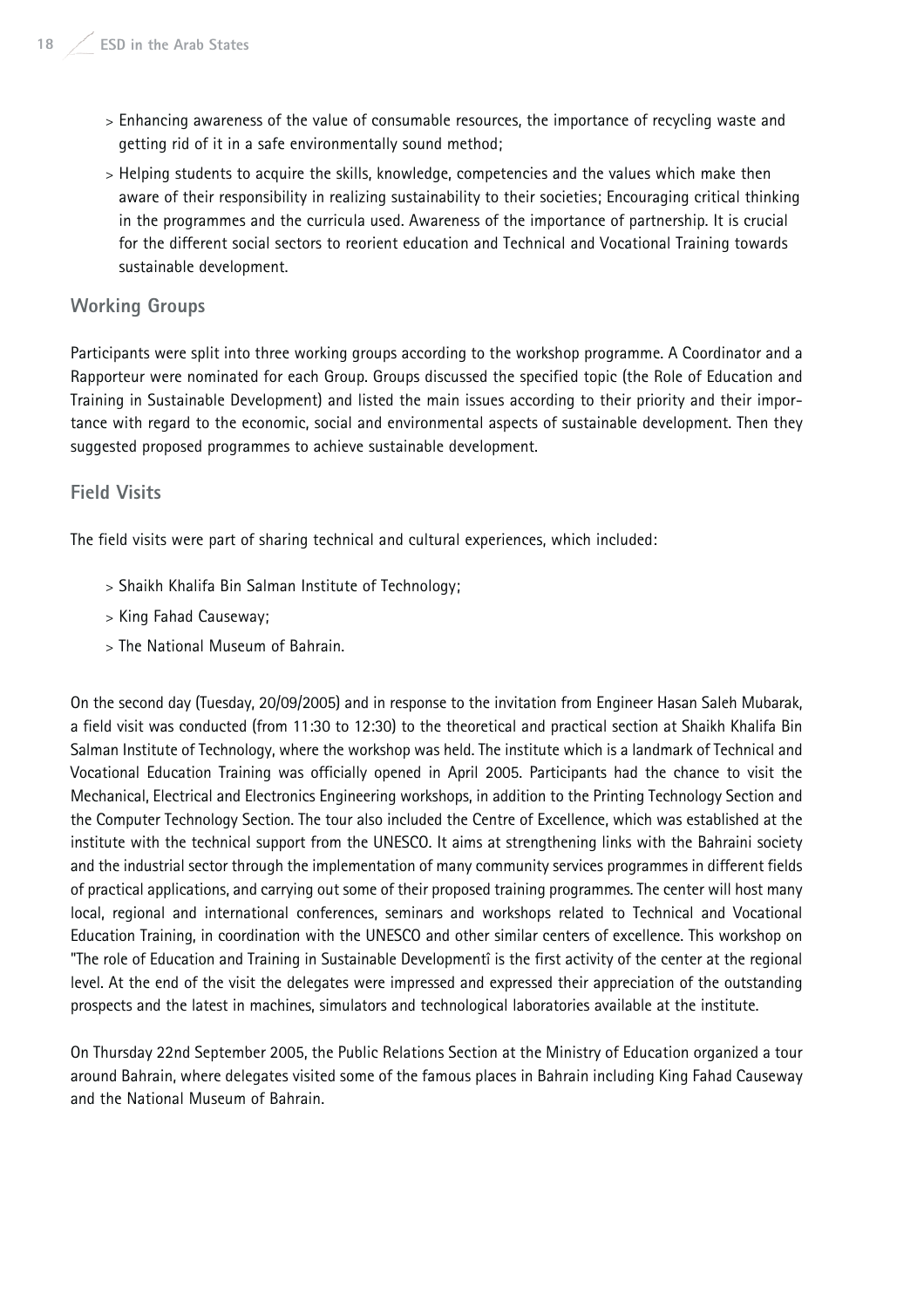# **Results and Recommendations**

# **Results of Working Groups**

The outcomes of the meetings and discussions of the three Working Groups (A, B, C) are indicated in the following table: Main issues, Priorities, Proposed Programmes, and Mechanism of Cooperation and Coordination

| <b>Elements</b> |                                                                                                       | <b>Working</b><br><b>Groups</b> |              |              | Development  | Extent of importance with regard<br>to the three aspects of sustainable |                    |
|-----------------|-------------------------------------------------------------------------------------------------------|---------------------------------|--------------|--------------|--------------|-------------------------------------------------------------------------|--------------------|
| Nr.             |                                                                                                       | A                               | B            | $\mathbf{C}$ | Economic     | Social                                                                  | Environ-<br>mental |
|                 | <b>Main Issues</b>                                                                                    |                                 |              |              |              |                                                                         |                    |
| 1.              | Linking educational curricula to the<br>labour market needs                                           | $\checkmark$                    | ✓            | $\checkmark$ | * * *        | $* *$                                                                   | $* *$              |
| 2.              | Finding fundamental solutions for the<br>problem of unemployment                                      | $\checkmark$                    |              | $\checkmark$ | $* * *$      | $* * *$                                                                 | $\pmb{\ast}$       |
| 3.              | Starting Technical Education and<br>Vocational Training for Females                                   | $\checkmark$                    |              | $\checkmark$ | * * *        | $* * *$                                                                 | $\pmb{\ast}$       |
| 4.              | Changing the prospective of the society<br>towards Vocational Training                                |                                 | $\checkmark$ |              | $* *$        | $***$                                                                   | $\star$            |
| 5.              | Environmental pollution and excess con-<br>sumption of natural resources                              |                                 | $\checkmark$ |              | $* * *$      | * * *                                                                   | $\ast$             |
| 6.              | Life skills                                                                                           |                                 | $\checkmark$ |              | $***$        | $* * *$                                                                 | $* *$              |
| 7.              | Increasing interest in the standards of<br>training and qualifying technical teachers<br>and trainers |                                 |              | ✓            | $* *$        | $* *$                                                                   |                    |
|                 | <b>Priorities</b>                                                                                     |                                 |              |              |              |                                                                         |                    |
| 1.              | Study of the labour market and needs                                                                  | $\checkmark$                    |              |              | $* * *$      |                                                                         | $* *$              |
| 2.              | Representation of all sectors when setting<br>a development plan                                      | $\checkmark$                    |              |              | $* *$        | $* *$                                                                   | $* * *$            |
| 3.              | Spread of the social and environmental<br>culture                                                     | ✓                               | ✓            |              |              | $* * *$                                                                 |                    |
| 4.              | Concentration on practical aspects                                                                    | $\checkmark$                    |              |              | $* *$        | $* *$                                                                   |                    |
| 5.              | Availability of flexibility in the curricula                                                          | $\checkmark$                    |              |              | * * *        |                                                                         | $* *$              |
| 6.              | Regular review of the curricula.                                                                      | $\checkmark$                    |              |              | $\ast\ast$   | $* *$                                                                   |                    |
| 7.              | Concentration on innovation and creativity                                                            | $\checkmark$                    |              |              | $***$        | $* * *$                                                                 | $* *$              |
| 8.              | Interest in vocational health and safety.                                                             |                                 | $\checkmark$ |              | * * *        | * * *                                                                   | $* *$              |
| 9.              | Enhancing everlasting self learning                                                                   | $\checkmark$                    |              |              | $\pmb{\ast}$ | $\pmb{\ast}$                                                            | $\pmb{\ast}$       |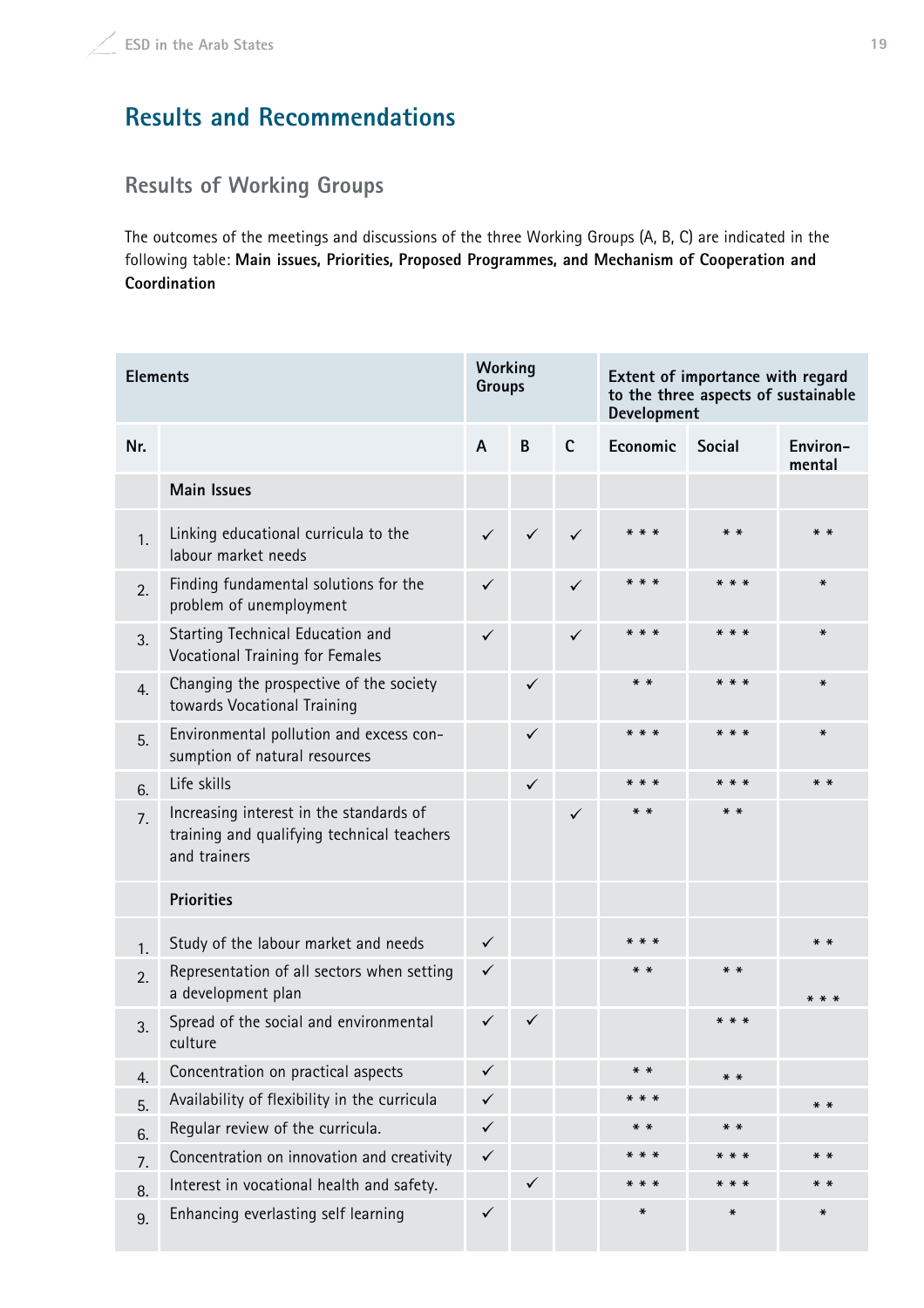| <b>Elements</b> |                                                                                                                                         | <b>Working</b><br><b>Groups</b> |              | Extent of importance with regard<br>to the three aspects of sustainable<br>Development |                 |         |                    |
|-----------------|-----------------------------------------------------------------------------------------------------------------------------------------|---------------------------------|--------------|----------------------------------------------------------------------------------------|-----------------|---------|--------------------|
| Nr.             |                                                                                                                                         | $\mathsf{A}$                    | B            | $\mathsf{C}$                                                                           | <b>Economic</b> | Social  | Environ-<br>mental |
| 10.             | Originating continuous training plans for<br>trainers to cope with development.                                                         |                                 | $\checkmark$ | $\checkmark$                                                                           | $* *$           | $* *$   | $\star$            |
| 11.             | Activating the role of females in Technical<br><b>Education and Vocational Training</b>                                                 |                                 |              | $\checkmark$                                                                           | $* *$           | $* *$   | $\star$            |
|                 | <b>Proposed Programmes</b>                                                                                                              |                                 |              |                                                                                        |                 |         |                    |
| 1.              | Study and analysis of the available data,<br>making a comparison to provide specific<br>information on the labour market.               | $\checkmark$                    |              |                                                                                        |                 |         |                    |
| 2.              | Producing criteria for regular evaluation<br>of curricula                                                                               |                                 |              | $\checkmark$                                                                           | $* *$           | $* *$   | $\star$            |
| 3.              | Setting a distinguished financial cadre for<br>trainers of Vocational Education                                                         |                                 |              |                                                                                        | $* *$           | $* *$   | $* *$              |
| 4.              | Setting criteria to firmly control the pro-<br>cess of selecting the trainers for<br><b>Vocational Education</b>                        |                                 |              |                                                                                        | $* * *$         |         |                    |
| 5.              | Designing programmes to enhance self<br>learning                                                                                        | $\checkmark$                    |              |                                                                                        | $***$           | $* *$   | $\star$            |
| 6.              | Giving incentives to innovators                                                                                                         |                                 | $\checkmark$ | $\checkmark$                                                                           | $* *$           | $* *$   |                    |
| 7.              | Expansion in specializations for females                                                                                                |                                 |              |                                                                                        | $* * *$         | $* * *$ |                    |
| 8.              | Introducing courses on "small<br>Entrepreneur Projects" in the curricula<br>and plans of both Tech. Education and<br>General Education. |                                 | $\checkmark$ |                                                                                        | * * *           | $* *$   | $\star$            |
| 9.              | Keeping and providing the necessary data<br>on the national labour force and inco-<br>ming labour force.                                |                                 |              |                                                                                        | * * *           | $* *$   |                    |
| 10.             | Designing training units on the skills of<br>incoming labour force in the labour mar-<br>ket.                                           |                                 |              |                                                                                        | $* *$           | $* *$   | $\ast$             |
|                 | <b>Mechanism of Coordination</b><br>and Cooperation                                                                                     |                                 |              |                                                                                        |                 |         |                    |
| 1.              | Carrying out a field survey and establis-<br>hing data base on labour market require-<br>ments                                          | $\checkmark$                    | ✓            | $\checkmark$                                                                           | $* * *$         |         |                    |
| 2.              | Generating criteria to evaluate curricula<br>through specialized committees                                                             |                                 |              | ✓                                                                                      | $* *$           |         |                    |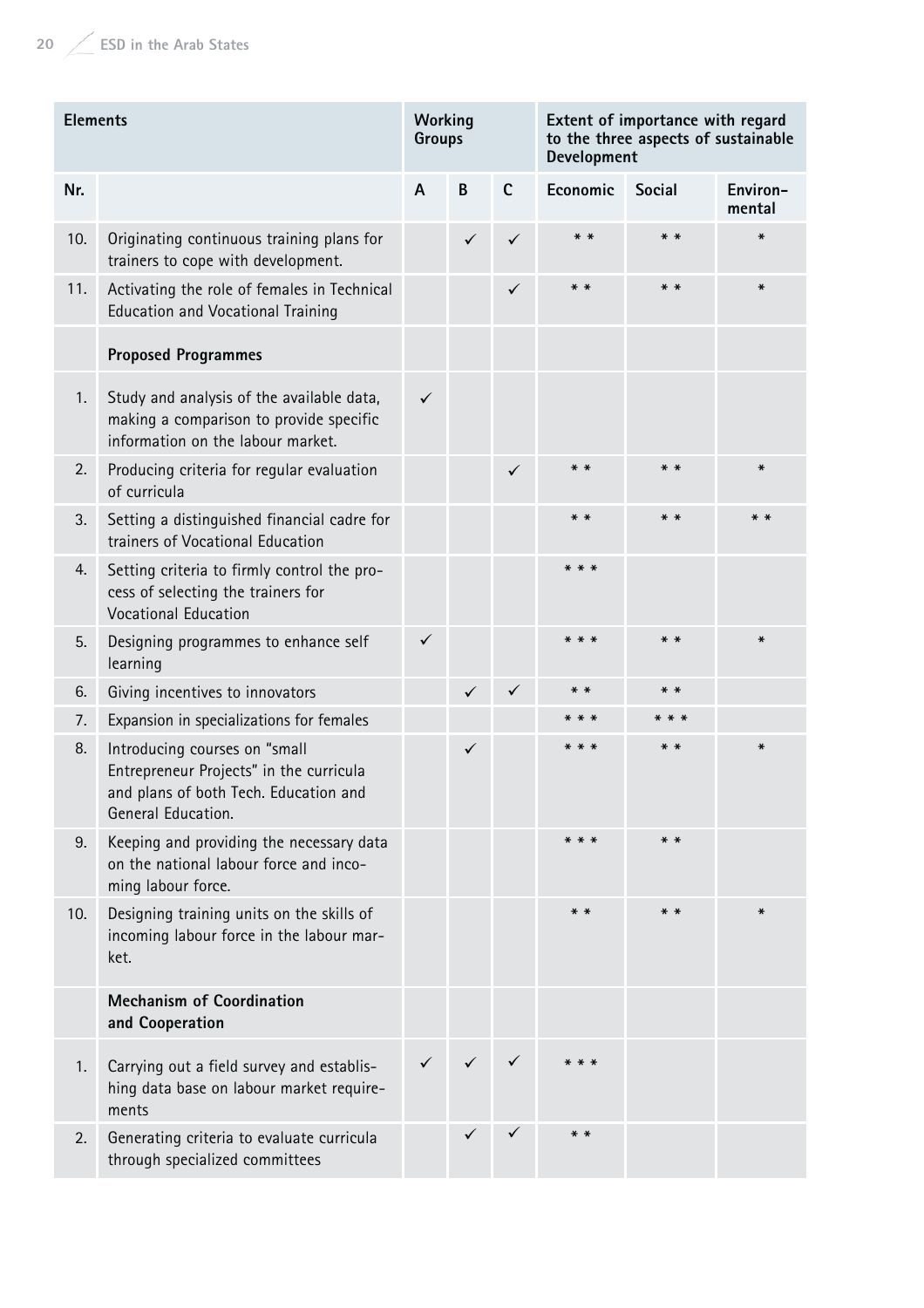| <b>Elements</b> |                                                                                                                                                                                                                    | Working<br><b>Groups</b> |              | Extent of importance with regard<br>to the three aspects of sustainable<br>Development |          |         |                    |
|-----------------|--------------------------------------------------------------------------------------------------------------------------------------------------------------------------------------------------------------------|--------------------------|--------------|----------------------------------------------------------------------------------------|----------|---------|--------------------|
| Nr.             |                                                                                                                                                                                                                    | A                        | B            | $\mathbf{C}$                                                                           | Economic | Social  | Environ-<br>mental |
| 3.              | Enhancing participation of the private<br>sector in setting the standards of skills<br>and training, identifying priorities, esta-<br>blishing training centres and providing<br>technical information and funding | $\checkmark$             |              | $\checkmark$                                                                           | $* * *$  | $* * *$ |                    |
| 4.              | Setting criteria for evaluating trainers                                                                                                                                                                           |                          |              | $\checkmark$                                                                           | $* *$    | $* *$   |                    |
| 5.              | Giving regular incentives to reward trai-<br>ners.                                                                                                                                                                 |                          | $\checkmark$ | $\checkmark$                                                                           | $* *$    | $* *$   |                    |
| 6.              | Holding practical and theoretical tests<br>and personal interviews when selecting<br>trainers                                                                                                                      |                          |              | $\checkmark$                                                                           | $* *$    | $* *$   |                    |
| 7.              | Expansion in using electronic learning                                                                                                                                                                             |                          |              | $\checkmark$                                                                           | $* *$    | $* *$   |                    |
| 8.              | Holding Vocational Contests to encourage<br>innovators.                                                                                                                                                            |                          |              | ✓                                                                                      |          |         |                    |
| 9.              | Establishing nurseries at the training sites<br>to encourage mothers to join training<br>programmes.                                                                                                               |                          |              | $\checkmark$                                                                           | $* * *$  | $* *$   |                    |
| 10.             | Developing and activating cooperation<br>with Arab, regional and international<br>organizations.                                                                                                                   | $\checkmark$             | ✓            | $\checkmark$                                                                           | $* *$    | $* *$   | $* *$              |
| 11.             | Giving loan facilities for the youth (both<br>genders) to start their own business.                                                                                                                                |                          | ✓            | ✓                                                                                      | * * *    | $* *$   |                    |
| 12.             | Finding practical solutions to environ-<br>mental problems                                                                                                                                                         |                          | $\sqrt{2}$   |                                                                                        | $* *$    | $* *$   | * * *              |
| 13.             | Support of the media and supply of infor-<br>mation on prospective professions for the<br>youth                                                                                                                    |                          | ✓            |                                                                                        | $* *$    | $* *$   | $\ast$             |
| 14.             | Establishing national agencies to solve<br>the problems of unemployment.                                                                                                                                           |                          | $\checkmark$ |                                                                                        | $* *$    | $* *$   | $\pmb{\ast}$       |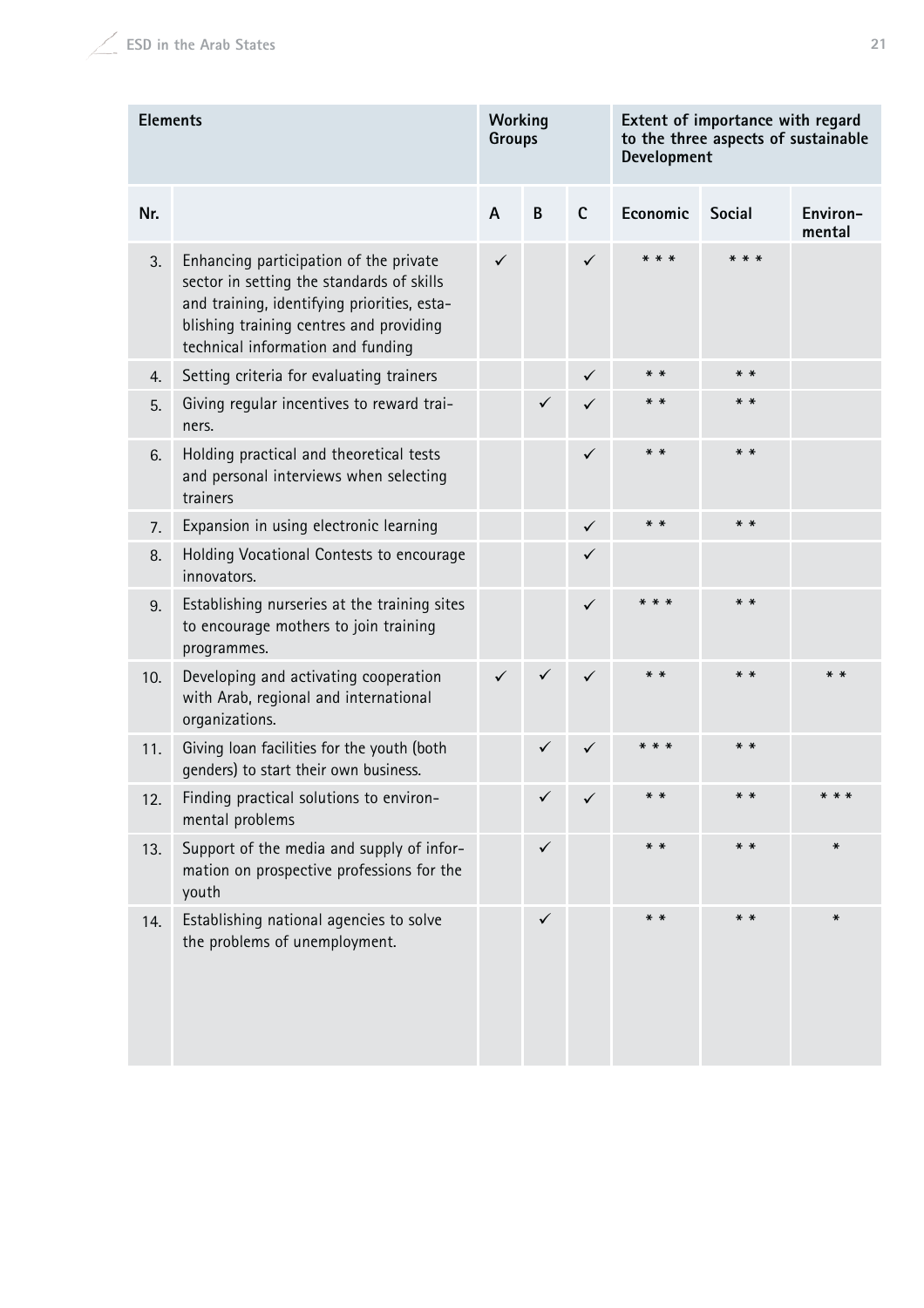### **General Recommendations**

- 1. Adoption of the concept "Learning for Sustainable Development" by the Ministries of Education and Higher Education and the working force in the Arab states, and incorporating the skills and compe tencies stated in the UNESCO documents in the contents of the curricula and educational programmes.
- 2. Establishing a semi regional Supreme Council for the policies of education and Vocational Training to undertake the role of revising the current educational policies and setting new policies, developing curricula, qualifying teachers and trainers and giving females a fundamental role in this council.
- 3. Producing unified standardized criteria for occupational classification and job description, and working on unifying the procedures of certification and evaluation system.
- 4. Developing and activating cooperation and coordination among the institutions and the national, regional and international organizations with regard to the aspects of sustainable development.
- 5. Establishing real partnership between educational sectors and social institutions to work together on achieving the three aspects of sustainable development.
- 6. Reviewing teacher training on how to orient education towards sustainable development. Teacher training should be handled at two parallel levels, on job training and prior recruitment training.
- 7. Commitments to continuous with the promotion of the technical prospects, which enable Technical and Vocational Education Training establishments to work efficiently on equipping graduates with the suitable vocational skills required by the labour market, and hence support the economic, social and environmental aspects.
- 8. Using curricula and training packages with adequate flexibility to enable trainers to adapt with the ever changing requirements of the labour market.
- 9. Relating educational curricula and training programmes to the requirements of the labour market.
- 10.Equipping trainees with the basic vocational skills to prepare them for smooth transition to the labour market. This requires acquainting trainees with health and safety rules, problem solving techniques and how to work with others and within groups.
- 11.Establishing environment clubs and associations (environment friends) in the educational and social establishments.

### **Evaluation and Follow-up**

The following points represent the participants' overall view on the Workshop according to the distributed evaluation questionnairs/Forms) 25 forms:

#### **A. Advantages**

- 1. Distinguished organization of the workshop activities.
- 2. Holding the workshop at the institute instead of a hotel.
- 3. Good choice of coordinators and rapporteurs for the meetings.
- 4. Distinguished hospitality
- 5. Acquaintance with the different experiences of the Arab countries.
- 6. Exchanging points of view and acquisition of new experiences.
- 7. Acquaintance with people and spread cultures.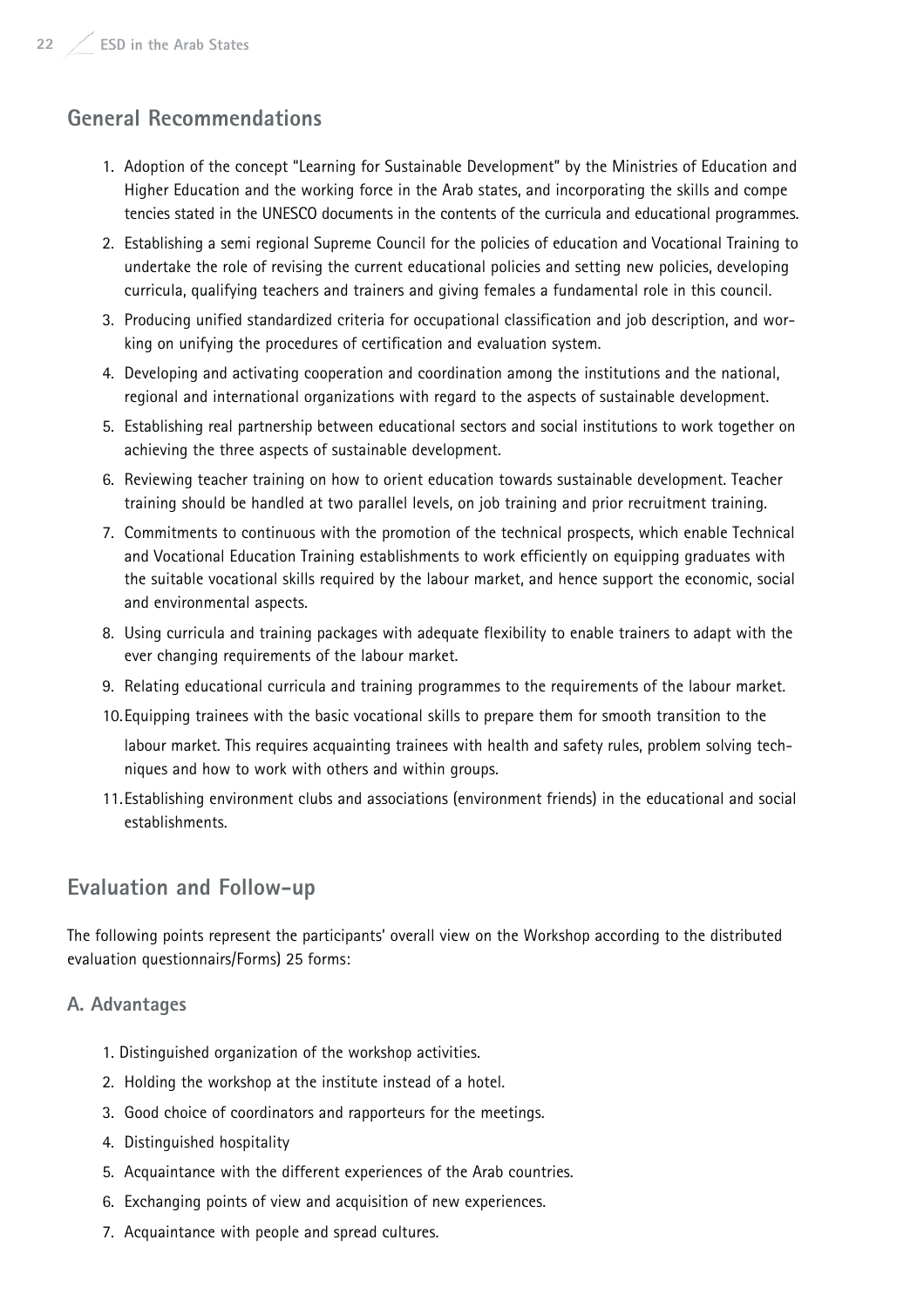- 8. Familiarity with new ideas and sites one can benefit from.
- 9. Raising points concerning technical education, which are not usually raised and discussed at the national level.
- 10.Compared with other Arab activities with other organizations, the workshop was a real success with regard to the high standard of the presentation and the number of working papers presented.
- 11.Participants' valuable contributions and queries and the positive atmosphere during the discussions.
- 12.The benefit obtained from the working papers presented in the workshop.
- 13.Good atmosphere for discussion and generating ideas.
- 14.An important technical and intellectual assembly.
- 15.Chance for correcting and adjusting some of the ideas and conceptions.
- 16.Having representatives from more than one of the UNESCO offices

#### **B. Disadvantages**

- 1. Lack of criteria and inequity of time allowed for speakers to present their papers. Time allocation was subject to availability of the remaining time of each session.
- 2. Shortage of time allocated for speakers and for discussions.
- 3. Absence of concentration on sustainable development in some of the papers, which were merely territorial or regional reports.
- 4. The tendency of some speakers to read their papers instead of presenting them.
- 5. Absence of participation of some Arab countries in the workshop.
- 6. Unfamiliarity with the contents of the working papers, which should have been delivered to participants beforehand to study before being presented by speakers.
- 7. Low temperature in the meeting hall.

#### **C. Suggestions for Development**

- 1. Holding a workshop on national standards which are based on competencies to develop Technical Education and Vocational Training.
- 2. Circulation of successful experiences in the field of sustainable development among all participating countries.
- 3. Holding a workshop on centralization and decentralization in Technical Education and Vocational Training.
- 4. Holding a workshop on environment preservation in the field of Technical Education and Vocational Training.
- 5. Identifying the topics of future workshop through a questionnaire sent to the participating countries.
- 6. Continuous communication between the members of the committees.
- 7. Follow up of the workshop outcomes.
- 8. Preparing a booklet including all workshop documents and sending it to all participants.
- 9. Extending the period of such workshops to give ample time for the presentation of papers and discussions.
- 10. To contact participants in good time before the workshop to give them enough time to prepare their papers properly using the PowerPoint.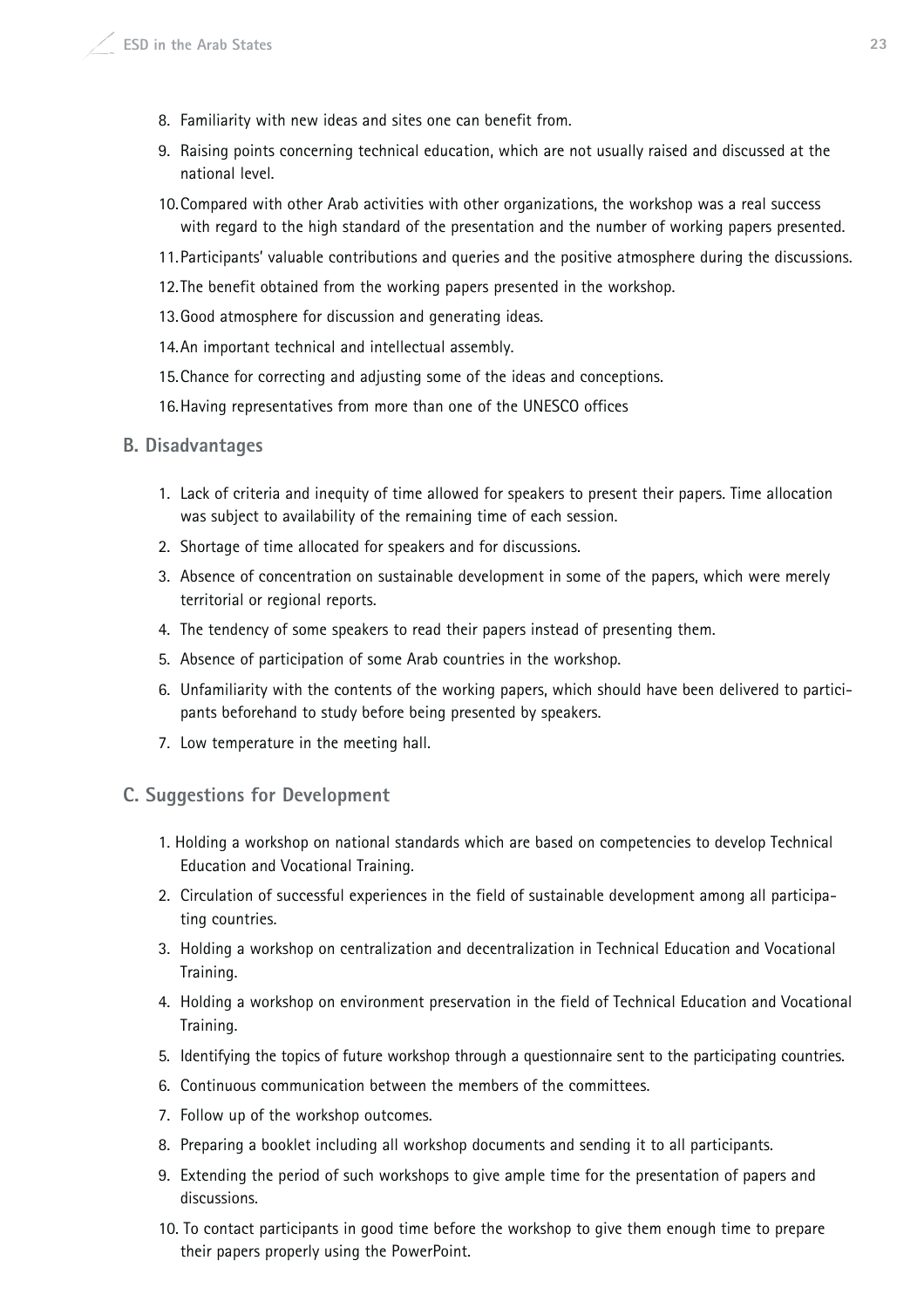# **I: Speakers of the Opening**

The speakers in the opening ceremony of the Workshop were:

- 1. H.E. Dr. Hussain Ben Abdallah Al-Sada Secretary General Ministery of Education Kingdom of Bahrain
- 2. Dr. Sulieman A. Sulieman Programme Specialist UNESCO Regional Office - Beirut
- 3. Ms. Karina Veal Consultant UNESCO - UNEVOC International Centre for Technical and Vocational Education and Training - Bonn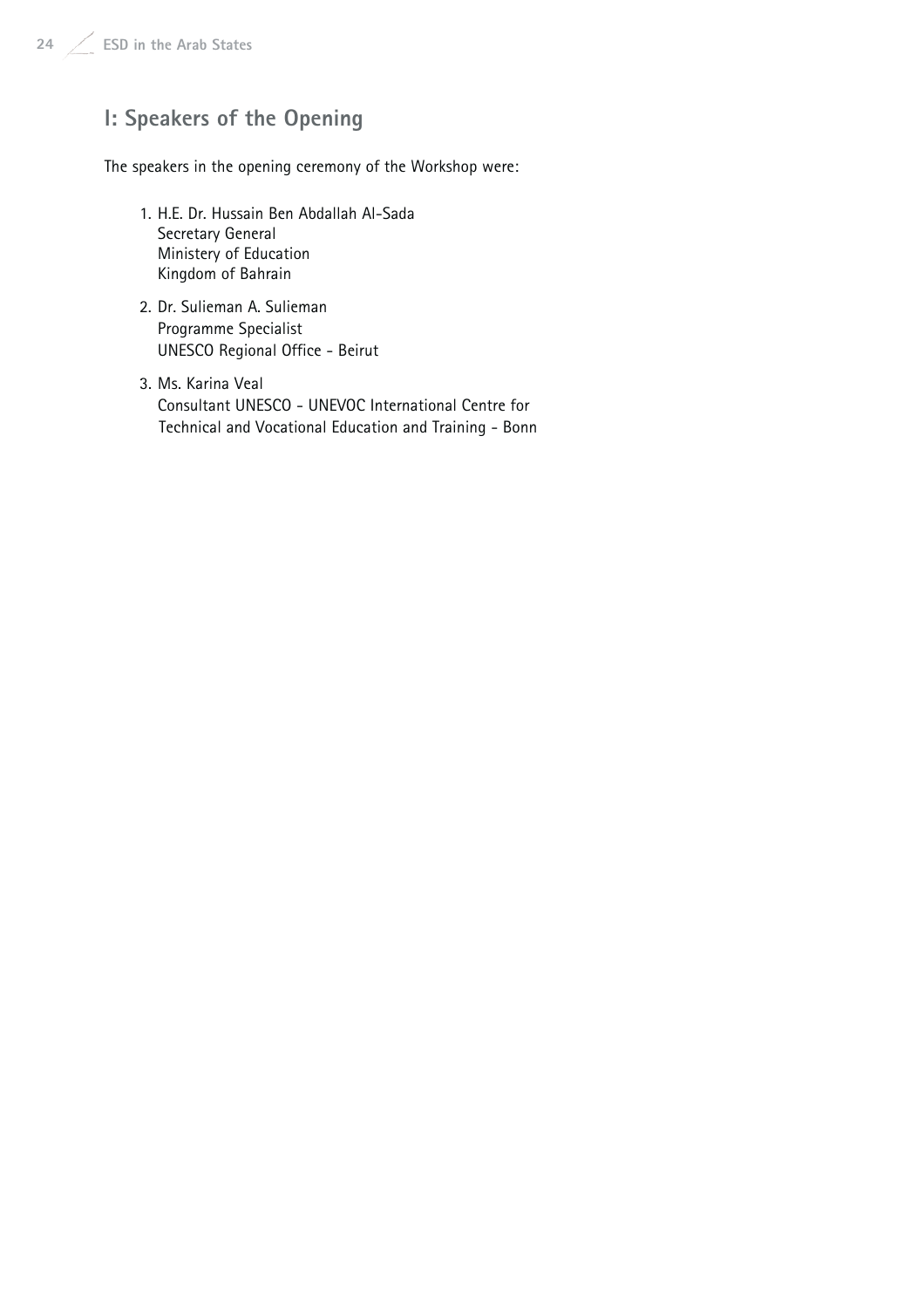| 1<br><b>Daver</b><br>ď<br>5<br>I<br>フリース<br>$\frac{1}{2}$<br>U                    |                                                                                                                              |
|-----------------------------------------------------------------------------------|------------------------------------------------------------------------------------------------------------------------------|
| ' מו ממומות<br>١<br>l<br>Š<br>$\equiv$<br>$\overline{\phantom{a}}$<br>S<br>F<br>F | S<br>$\overline{\mathbf{C}}$<br>)<br>$\epsilon$<br>J<br>$\overline{\mathbf{C}}$<br>d<br>ć<br>Į<br>Í<br>ä<br>Ś<br>ž<br>Í<br>J |
| I<br>I<br>J<br>j<br><del>۔</del><br>⊔<br>ļ<br>Ć                                   | U<br>Tr<br>√<br>I<br>$\frac{1}{2}$<br>Ś                                                                                      |
| The Role<br>ľ<br>$\frac{1}{2}$<br>١                                               | .<br>و<br>٢<br>$\blacksquare$                                                                                                |
| Ì<br>I<br>$\overline{\phantom{a}}$<br>é                                           | Ċ<br>₹<br>Į<br>١<br>Κ.in.<br>J                                                                                               |
| Í<br>÷<br>I<br>٦                                                                  | S<br>¢<br>İ                                                                                                                  |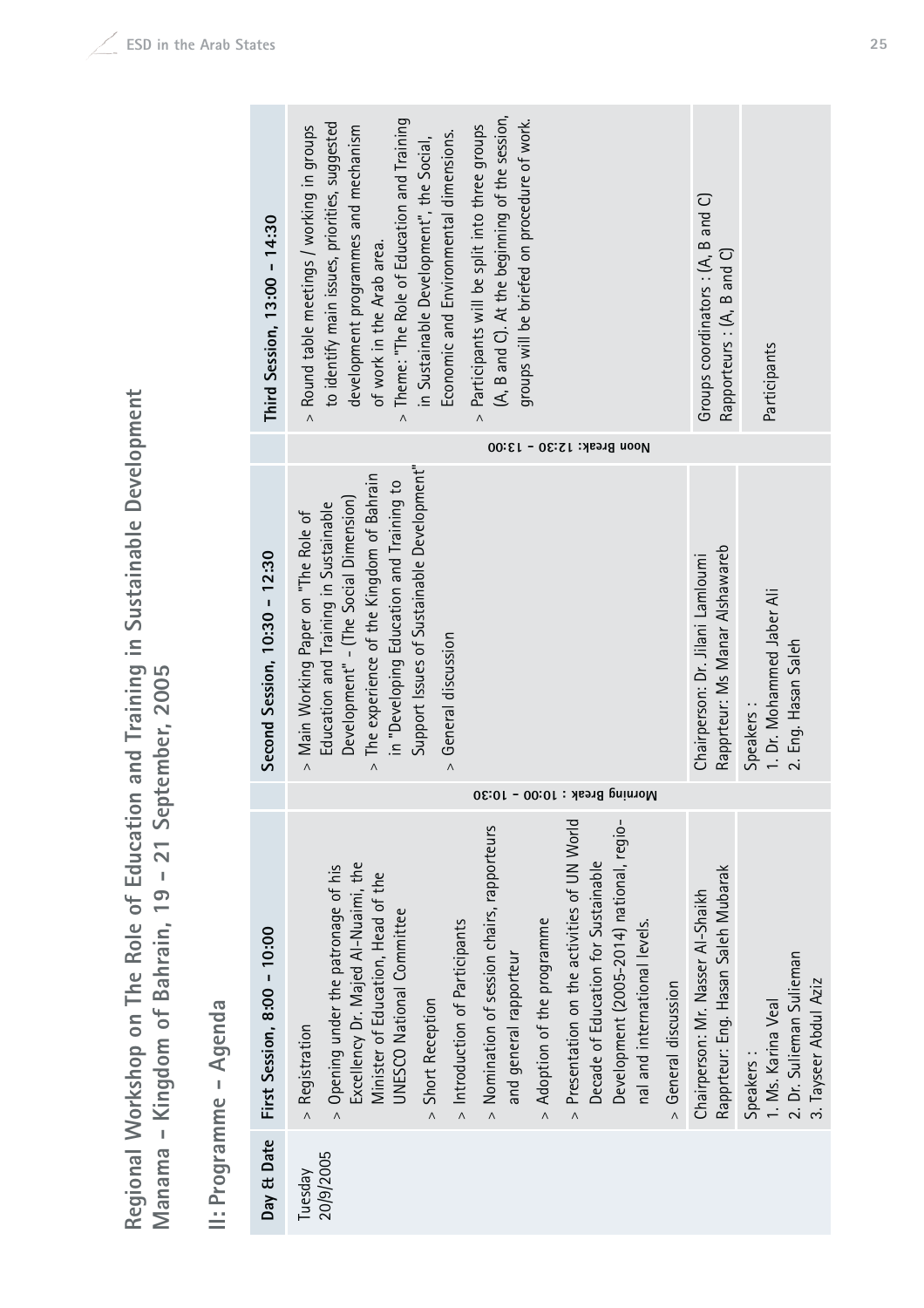| Third Session, 13:00 - 14:30  | establishments in sustainable development.<br>> Joint projects for the development of edu-<br>cation and technical and vocational trai-<br>> Role of private educational and training<br>ning in the Arab countries.<br>(The Lebanese experience)<br>> General discussion              | Chairperson: Ms. Mirvat Alhabrouk                                             | Rapprteur: Eng. Mazin Najeeb<br>1. Eng. Munthir Alkayyali<br>2. Dr. Mohammed Krisht<br>Speakers: |
|-------------------------------|----------------------------------------------------------------------------------------------------------------------------------------------------------------------------------------------------------------------------------------------------------------------------------------|-------------------------------------------------------------------------------|--------------------------------------------------------------------------------------------------|
|                               | 13:00<br>12:30                                                                                                                                                                                                                                                                         | <b>Break:</b><br>uooŊ                                                         |                                                                                                  |
| Second Session, 10:30 - 12:30 | > Continue round table meetings / working<br>suggested development programmes and<br>The Social, Economic and Environmental<br>i in groups on the main issues, priorities,<br>dimensions of education, training and<br>mechanism of work in the Arab area.<br>development.<br>> Theme: | Groups coordinators :(A, B and C)<br>Rapporteurs: (A, B and C)                | Participants                                                                                     |
|                               | <b>Break</b><br>00:01<br>10:30                                                                                                                                                                                                                                                         | <b>Derning</b>                                                                |                                                                                                  |
| First Session, 8:00 - 10:00   | > Presentation of a main Working Paper on<br>Sustainable Development" (The Economic<br>"The Role of Education and Training in<br>Algeria - Sudan - Syria<br>> Country reports from:<br>> General discussion<br>Dimension)                                                              | Rapprteur: Dr. Alsheikh, Almajzoub Moh'd<br>Chairperson: Dr. Bader Al-Aloliwi | 1. Dr. Jilani Lamloumi<br>Speaker:                                                               |
| Day & Date                    | 20/9/2005<br>Tuesday                                                                                                                                                                                                                                                                   |                                                                               |                                                                                                  |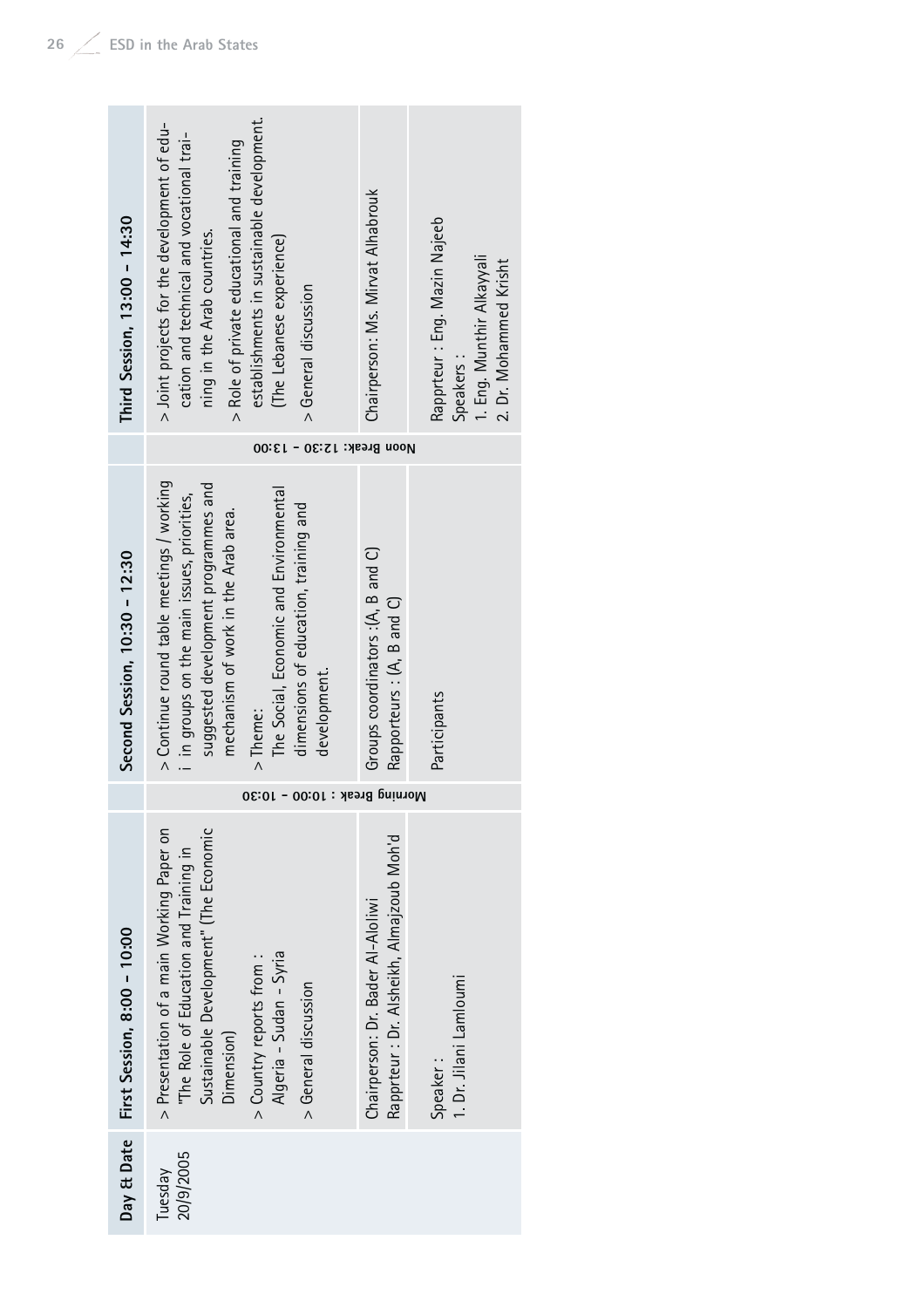| Third Session, 13:00 - 14:30  | table meetings and discussions. (Groups A,<br>> Presentation of the workshop results and<br>> Presentation of the results of the round<br>groups A, B and C) the results of round<br>three working groups on the results of<br>> Presentation of the rapporteurs of the<br>> Workshop evaluation and follow up.<br>> Closing of the workshop.<br>recommendations.<br>table meetings<br>B and C) | Chairperson: Sulaiman Sulaiman<br>Rapprteur: Eng. Hasan Saleh<br>2. The general Rapporteur<br>4. Dr. Sulaiman Sulaiman<br>1. Group rapporteurs<br>3. Ms. Karina Vea<br>Speakers: |                                                                                                                                                                                                                                                                                                                                                                                                                                                                                                                                                                                |
|-------------------------------|-------------------------------------------------------------------------------------------------------------------------------------------------------------------------------------------------------------------------------------------------------------------------------------------------------------------------------------------------------------------------------------------------|----------------------------------------------------------------------------------------------------------------------------------------------------------------------------------|--------------------------------------------------------------------------------------------------------------------------------------------------------------------------------------------------------------------------------------------------------------------------------------------------------------------------------------------------------------------------------------------------------------------------------------------------------------------------------------------------------------------------------------------------------------------------------|
|                               | $-13:00$<br>Noon Break: 12:30                                                                                                                                                                                                                                                                                                                                                                   |                                                                                                                                                                                  |                                                                                                                                                                                                                                                                                                                                                                                                                                                                                                                                                                                |
| Second Session, 10:30 - 12:30 | tion between the educational and training<br>establishments and the sectors of develop<br>> Mechanism of cooperation and coordina-<br>ment and production.<br>> General discussion                                                                                                                                                                                                              | Chairperson: Dr. Alarabi Boulhane<br>Rapprteur: Ms. Fareeda Esmail<br>1. Ms. Mirvat Alhabrouk<br>2. Dr. Bader Al-Aloliwi<br>3. Ms. Suzan Ajjawi<br>Speakers:                     |                                                                                                                                                                                                                                                                                                                                                                                                                                                                                                                                                                                |
|                               | Morning Break: 10:00 - 10:30                                                                                                                                                                                                                                                                                                                                                                    |                                                                                                                                                                                  |                                                                                                                                                                                                                                                                                                                                                                                                                                                                                                                                                                                |
| First Session, 8:00 - 10:00   | > Presentation of a main Working Paper on<br>"The Role of Education and Training in<br>(The Environmental Dimension)<br>SustainableDevelopment"<br>Jordan and Mauritania<br>> Country reports from:<br>> General discussion                                                                                                                                                                     | Chairperson: Dr. Mohammed Jaber Ali<br>Rapprteur: Dr. Mohammed Arabawi<br>1. Dr. Abdulla Ambusaid<br>Speaker:                                                                    | 5. Second day programme included a field visit to different sections and units at Shaikh Khalifa Bin Salman Institute of Technology<br>4. Rapporteurs of the three groups (A, B and C) were : Ms. Manar Alshawareb / Dr. Mohammed Arabawi / Ms. Mirvat Alhabrouk.<br>3. Coordinators of the three groups (A, B and C) were : Dr. Mohammed Krisht / Mrs. Latifa Al-Bunutha / Dr. Bader Aloliwi.<br>2. Plenary sessions included reports which reflected the different experiences of the participating countries.<br>. Session management was assigned to participants in turn. |
| Day & Date                    | Wednesday<br>20/9/2005                                                                                                                                                                                                                                                                                                                                                                          |                                                                                                                                                                                  | $(12:00 - 13:00)$ .<br>Notes:                                                                                                                                                                                                                                                                                                                                                                                                                                                                                                                                                  |

 $\sim$ m in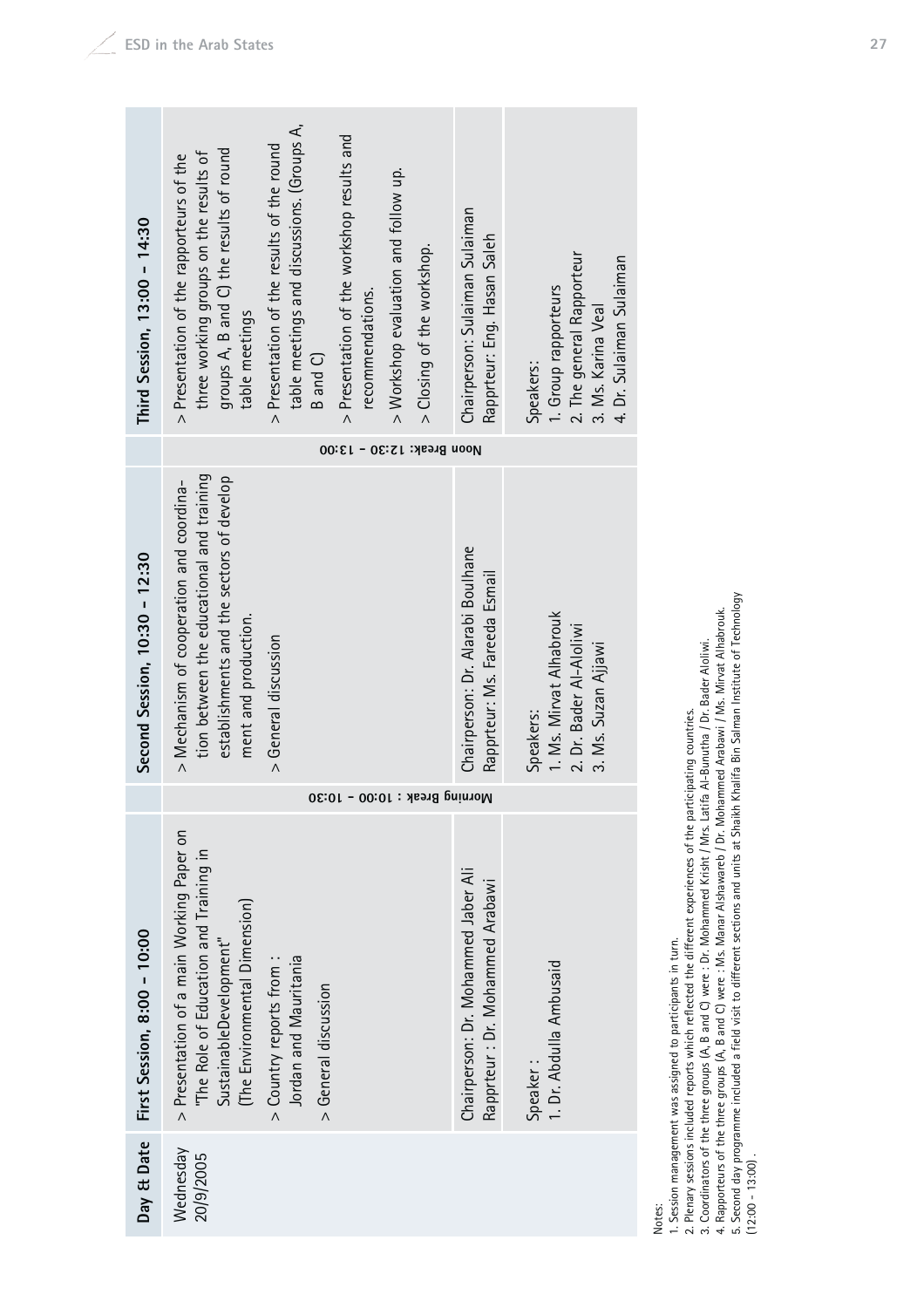| ı<br>l<br>S<br>$\overline{\mathbf{C}}$<br>١<br>I<br>VP<br>ā.<br>J<br>ļ<br>I                                                                                      |
|------------------------------------------------------------------------------------------------------------------------------------------------------------------|
| d<br>J<br>ı<br>Ś<br>)<br>¢<br>S<br>ċ<br>j<br>١<br>f<br>١<br>ι<br>I                                                                                               |
| g<br>ī<br>i<br>ו<br>S<br>E<br>l<br>İ                                                                                                                             |
| ₹<br>$\zeta$<br>ä,<br>G<br>S<br>¢<br>١<br>ĺ<br>j                                                                                                                 |
| I<br>$\epsilon$<br>J<br>I<br>₹<br>š<br>l<br>ı<br>ł<br>١<br>Ć<br>١<br>υ                                                                                           |
| ı<br><del>。</del><br>֖֖֚֚֚֚֚֚֚֚֚֚֚֚֚֚֚֚֚֚֚֚֚֚֚֚֚֚֚֚֬֡֡֡֡֡֬֓֡֓֡֞֡֡֓֡֡֡֬<br>¥<br>ľ<br>d<br>J<br>֖֖֖֢ׅ֖֧֪ׅ֚֚֚֚֚֚֚֚֚֚֚֚֚֚֚֚֚֚֚֚֚֬֝֓֡֓֡֞֓֡֡֓֞֝֬֝֓<br>Ś<br>Ī<br>֠<br>S |
| E<br>ć<br>Ś<br>0<br>š<br>l<br>l<br>ζ<br>4<br>١<br>ž<br>l<br>í<br>¢<br>١                                                                                          |
| ¢<br>Ś<br>l<br>Ó<br>j<br>Ž<br>2<br>١<br>d<br>J<br>ŕ<br>ļ<br>I                                                                                                    |

III: List of Participants\* **III: List of Participants\***

| Phone, Fax, Email         | manarshawareb $@$ yahoo.com<br>962-6-5690074<br>Tel: 962-6-4640024<br>Fax: 962-6-4645888 | mkayyali@nchrd.gov.jo<br>962-6-5340356<br>Fax: 962-6-5333895<br>Tel: 962-6-5331451 | jilani.lamloumi@esstt.rnu.tn<br>Fax: 216-71391166<br>Tel.: 216-71392591 | Tel.: 973-17680098<br>Fax: 973-17680155                                                  | h_sulaibeekh@yahoo.com<br>hsalehm@batelco.com.bh<br>hsalehm $@$ bahrain.gov.bh<br>Tel.: 973-17680098<br>Fax: 973-17680155 | adelhaa@batelco.com.bh<br>Fax: 97317243472<br>Tel.: 97339693253   |
|---------------------------|------------------------------------------------------------------------------------------|------------------------------------------------------------------------------------|-------------------------------------------------------------------------|------------------------------------------------------------------------------------------|---------------------------------------------------------------------------------------------------------------------------|-------------------------------------------------------------------|
|                           |                                                                                          |                                                                                    |                                                                         |                                                                                          |                                                                                                                           |                                                                   |
| Postal Address            | Amman 111118<br>M.O. Education<br>P.O.Box 1646<br>Jordan                                 | 11941 Jordan<br>P.O.Box 560<br>Aljubaiha                                           | 5 Taha Hussain<br>Avenue1008<br>Tunis                                   | Kingdom of Bahrain<br>P.O.Box 336                                                        | Kingdom of Bahrain<br>P.O.Box 336                                                                                         | Kingdom of Bahrain<br>P.O.Box 43                                  |
| $\mathbf{\omega}$<br>Titl | Ministry of Education<br>Education Section<br>Head of Nursing                            | National Centre for HRD<br>Project Director                                        | Director / ESSTT                                                        | istry of Education Bahrain<br>and-Secondary Education<br>Director of Intermediate<br>Min | Head of Tech. Sec.<br>Education                                                                                           | Ministry of Education<br>Curricula Specialist<br>Senior Technical |
| Name                      | Manar Alshawareb                                                                         | Eng. Munthir Alkayyali                                                             | Dr. Jilani Lamloumi                                                     | Mr. Nasser AI-Shaikh                                                                     | Hasan Saleh Mubarak                                                                                                       | Eng. Adel Hassan Ali                                              |
| Country, Organisation     | Jordan                                                                                   |                                                                                    | Tunisia                                                                 | Bahrain                                                                                  |                                                                                                                           |                                                                   |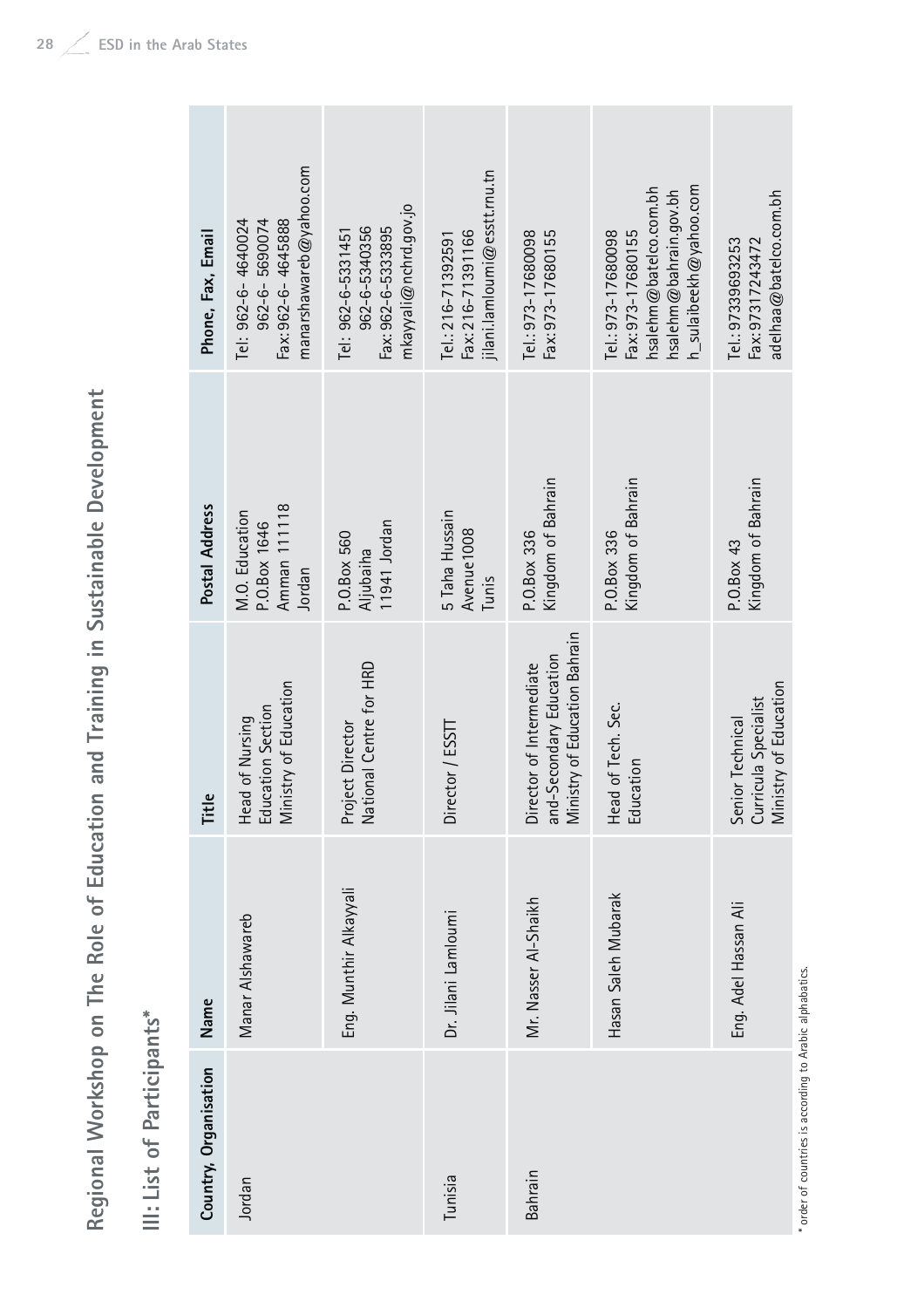| Phone, Fax, Email     | Tel: 97339450103, 97317278558<br>97317243472, 97317650554<br>labaissa@batelco.com.bh<br>atifa_58@hotmail.com<br>labaissa@yahoo.com | emadi_s@bahrain.gov.bh<br>97317254324<br>Tel.: 97339420929            | 97317254324<br>Tel.: 97339464623                                  | jamosaf@yahoo.com<br>97317243472<br>Tel.: 97317278551                  | sajawi@bahrain.gov.bh<br>Tel.: 97317875140<br>97317874615                                                                     | 97317731000-161<br>mohd@garmco.com<br>Tel.: 97339648386 | noaman_bekheet@hotmail.com<br>Tel.: 97339889534                                   |
|-----------------------|------------------------------------------------------------------------------------------------------------------------------------|-----------------------------------------------------------------------|-------------------------------------------------------------------|------------------------------------------------------------------------|-------------------------------------------------------------------------------------------------------------------------------|---------------------------------------------------------|-----------------------------------------------------------------------------------|
| Postal Address        | Kingdom of Bahrain<br>P.O. Box 43                                                                                                  | Kingdom of Bahrain<br>505 Road 909<br>Hamad Town<br><b>Block 1209</b> | Kingdom of Bahrain<br>P.O. Box 43                                 | Kingdom of Bahrain<br>1997 Road 931<br>Hamad Town<br><b>Block 1209</b> | Kingdom of Bahrain<br>P.O. Box 32657                                                                                          | Kingdom of Bahrain<br>P.O. Box 32657                    | Kingdom of Bahrain<br>P.O. Box 32038                                              |
| Title                 | Senior Commercial Curricula<br>Specialist M. of Education                                                                          | Training Specialist Ministry<br>of Education                          | Ministry of Education<br>Evaluation Specialist<br>Development And | Ministry of Education<br>Technical Curricula<br>Specialist             | Senior Environment Specialist<br>Resources, Environment and<br>Public Commission for the<br>Protection of Marine<br>Wild Life | Safety Trainer / Training and<br>Development Section    | Associated Professor College<br>University of Bahrain<br>of Engineering<br>GRAMCO |
| Name                  | Mrs. Latifa Isa Al-Bunutha                                                                                                         | Mr. Salahuddin Al-Emadi                                               | Mrs. Fareeda Ghulam Esmail                                        | Eng. Jameel Yousif Al-Saffar                                           | Eng. Suzan Ajawi                                                                                                              | Mr. Mohammed Ashoor                                     | Dr. Nu'man Alsayed Bakheet                                                        |
| Country, Organisation | <b>Bahrain</b>                                                                                                                     |                                                                       |                                                                   |                                                                        |                                                                                                                               |                                                         |                                                                                   |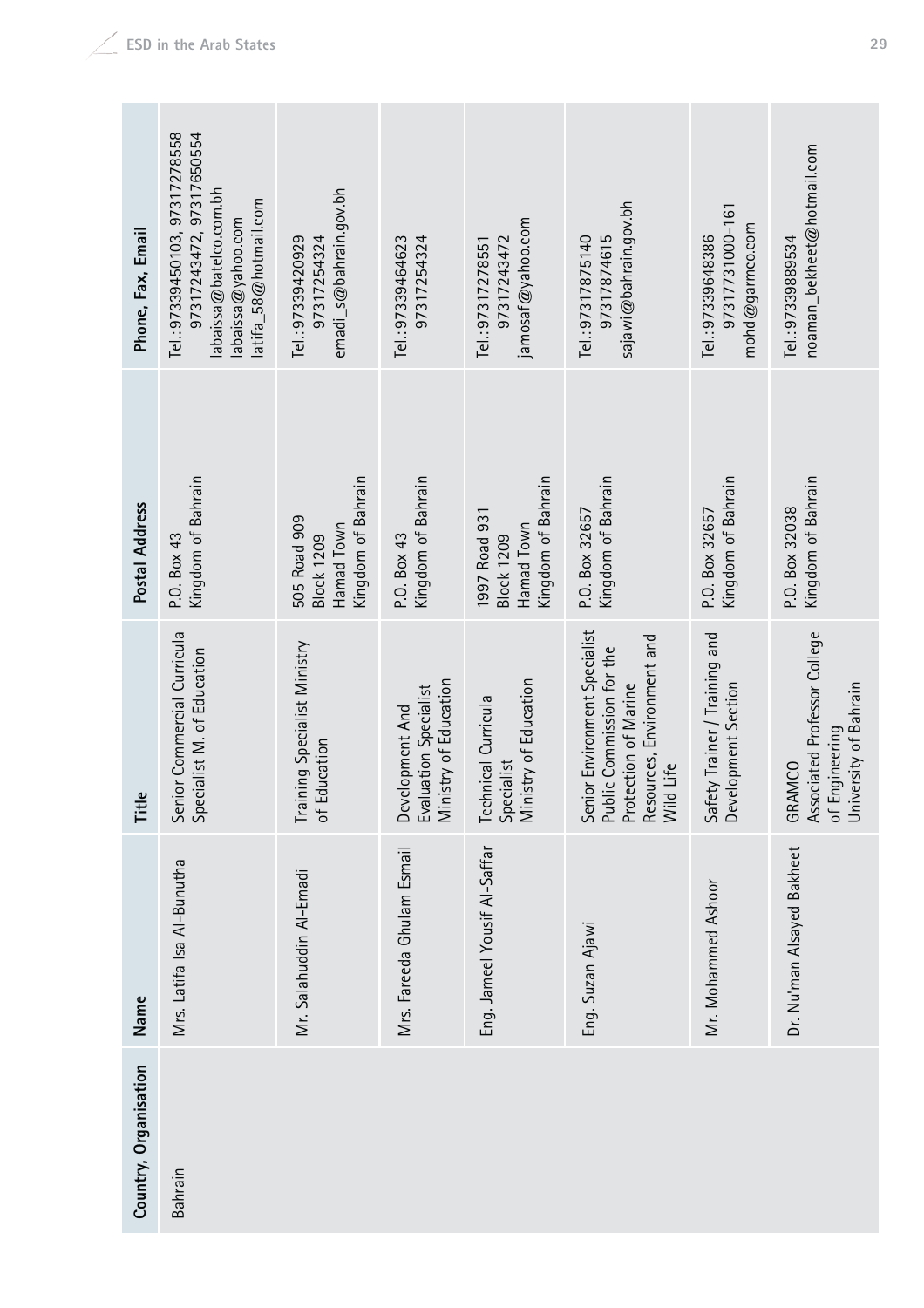| Phone, Fax, Email     | 97317686931,<br>hussain_seroor@yahoo.com<br>hseroor@hotmail.com<br>Tel.: 97339699889,<br>97317685140 | 97317873875,<br>manalalkooheji $@$ bahrain.gov.bh<br>Tel.: 97339255885,<br>97317687907 | kareemaabbasi@hotmail.com<br>Tel.: 97317741900<br>97317741910                    | Tel.: 97317258595, 97339098393,<br>97317272936                            | Tel: 97339825964, 97317873307<br>raziq12@yahoo.com<br>97317680155 | Tel.: 97317680098<br>97317680155                                  | hasanamin52@hotmail.com<br>Tel.: 97317230207                                    | Tel.: 97317460201, 97339456159,<br>shabanm@batelco.com.bh<br>97317335703      |
|-----------------------|------------------------------------------------------------------------------------------------------|----------------------------------------------------------------------------------------|----------------------------------------------------------------------------------|---------------------------------------------------------------------------|-------------------------------------------------------------------|-------------------------------------------------------------------|---------------------------------------------------------------------------------|-------------------------------------------------------------------------------|
| Postal Address        | Kingdom of Bahrain<br>P.O. Box 31181                                                                 | Kingdom of Bahrain<br>P.O. Box 28115                                                   | Kingdom of Bahrain<br>P.O. Box 15989                                             | Kingdom of Bahrain<br>P.O. Box 43                                         | Kingdom of Bahrain<br>P.O. Box 336                                | Kingdom of Bahrain<br>P.O. Box 336                                | Kingdom of Bahrain<br>P.O. Box 22426                                            | Kingdom of Bahrain<br>Block 228 Busaitin<br>2234 Road 2833                    |
| Title                 | Headmaster of Shaikh<br>Ministry of Education<br>Secondary School<br>Abdulla Technical               | Supervisor - Follow up and<br>Evaluation Unit<br>Ministry of Education                 | Specific Council for Training<br>in the Industrial Sector<br>Training Specialist | Directorate of Curricula<br>Ministry of Education<br>Curricula Specialist | Educational Specialist<br>Ministry of Education                   | Senior Technical Education<br>Ministry of Education<br>Specialist | Technical Secondary School<br>Headmaster of Aljabiriya<br>Ministry of Education | Institute of Technology<br>Headmaster of Shaikh<br>M. of Education<br>Khalifa |
| Name                  | Eng. Hussain Ebrahim Suroor                                                                          | Mrs. Manal Al-Koheeji                                                                  | Karima A. Razaq Abbas                                                            | Ms. Eitidal Aldabbagh                                                     | Mr. AbdulRaziq Ebrahim                                            | Eng. Mustafa Alshanawani                                          | Mr. Hassan Mohammed<br>Ameen                                                    | Mahmood Sha'ban                                                               |
| Country, Organisation | Bahrain                                                                                              |                                                                                        |                                                                                  |                                                                           |                                                                   |                                                                   |                                                                                 |                                                                               |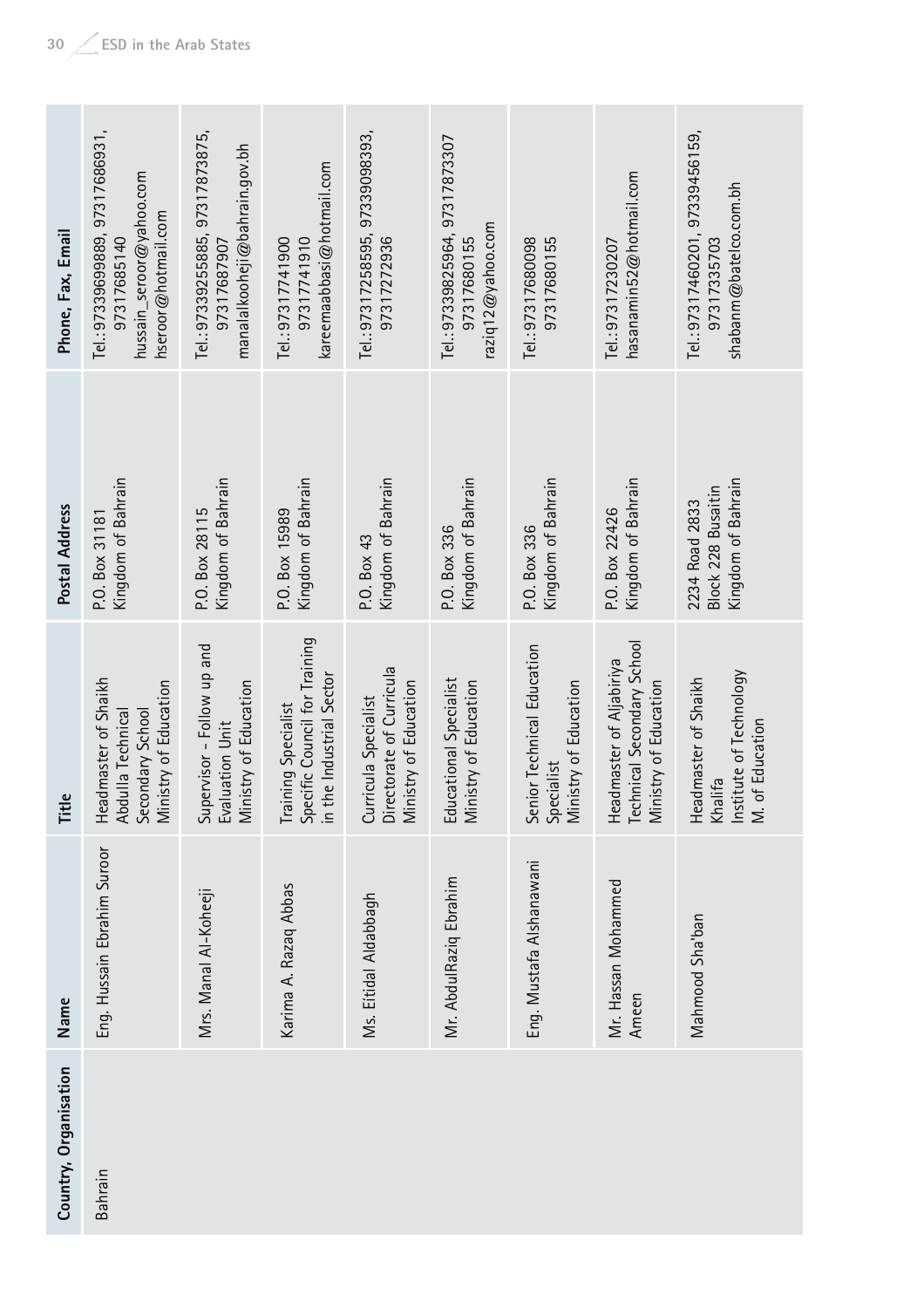| Phone, Fax, Email     | Tel.: 21327827233, 21327824066,<br>arbauidz@hotmail.com<br>arbaouidz@yahoo.com<br>21370602297 | ALOLIWI@gmail.com<br>966-1-4542860<br>Tel.: 966-1-4700051         | sanaone@scs_net.org<br>syr_voc@scs_net.org<br>722044/095<br>3341116<br>Tel.: 3313335           | eemagzoob@sudanmail.net<br>eemagzoub@hotmail.com<br>eemagzoub $@$ yahoo.com<br>Tel.: 249183774407<br>249183779973 | Tel.: 96471901448476<br>mjabirali@yahoo.com       | Tel: 96824415683, 96899451526,<br>$\mathsf{am}$ busaid $\mathcal Q$ squ.edu.om<br>96824413817 | alialkbar@mabarrat.org.lb<br>Tel.: 9615801660,<br>9615801658      |
|-----------------------|-----------------------------------------------------------------------------------------------|-------------------------------------------------------------------|------------------------------------------------------------------------------------------------|-------------------------------------------------------------------------------------------------------------------|---------------------------------------------------|-----------------------------------------------------------------------------------------------|-------------------------------------------------------------------|
| Postal Address        | P.O. Box 389<br>Algeria                                                                       | P.O. Box 93842<br>Riyadh 11683<br>Saudi Arabia                    | Alshaheed Square<br>Damascus                                                                   | M. of Education<br>P.O. Box 2081<br>Khartoum<br>Sudan                                                             | Baghdad - Iraq<br>Aljadriya                       | Code 123 Alkhoudh<br>Muscat - Oman<br>P.O. Box 32                                             | Aldoha - Beirut<br>Lebanon                                        |
| Title                 | Inspector of Education<br>Ministry of National<br>and Training<br>Education                   | Development GOTEVOT<br>Curricula Design and<br>General Manager of | <b>Technical and Vocational</b><br>Ministry of Education<br>Assistant Director of<br>Education | Education and Scientific<br>Education Authority<br>President, Technical<br>Ministry of Higher<br>Research         | Alnahrain University<br>Deputy Head of<br>Baghdad | Methodology<br>Sultan Qabus University<br>Assistant Professor<br>Curricula and                | Technical and Vocational.<br>Director of Ali Alakbar<br>Institute |
| Name                  | Mr. Mohammed Arabawi                                                                          | Dr. Bader Bin Nasser Aloliwi                                      | Mazin Alsheikh Najeeb                                                                          | Dr. Alsheikh Magzoub Moh'd                                                                                        | Dr. Mohammed Jaber Ali                            | Abdulla Ambusaidi                                                                             | Dr. Mohammed Krisht                                               |
| Country, Organisation | Algeria                                                                                       | Saudi Arabia                                                      | Syria                                                                                          | Sudan                                                                                                             | Iraq                                              | Oman                                                                                          | Lebanon                                                           |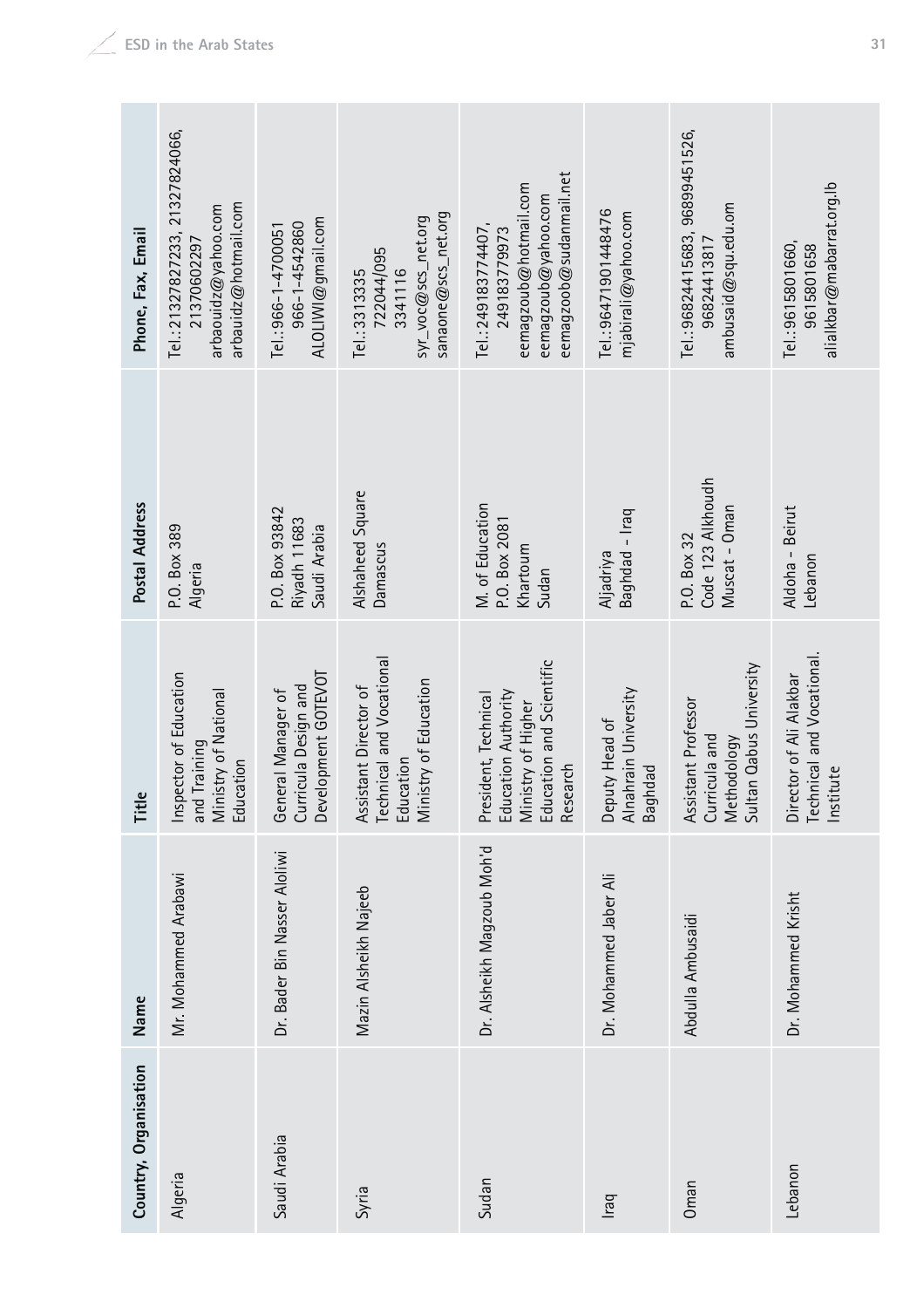| Phone, Fax, Email     | Tel.: 2023584918, 202123544857<br>mervatelhabrouk@hotmail.com<br>2027924569, 2027941697<br>$m$ habrouk $@$ yahoo.com<br>habrouk@gawab.com | othmane_boulhane@hotmail.com<br>21223315453, 21223305245<br>Tel.: 21261136587, 21223322952 | ebneta05@yahoo.com<br>Tel.: 002226403676                  | s.sulieman@unesco.org<br>Tel.: 9611850013<br>9611824854 | k.veal@unevoc.unesco.org<br>Tel.: 492282433711,<br>492282433777 | t.abdel-aziz@unesco.org<br>Tel.: 9744867707,<br>9744867644 |
|-----------------------|-------------------------------------------------------------------------------------------------------------------------------------------|--------------------------------------------------------------------------------------------|-----------------------------------------------------------|---------------------------------------------------------|-----------------------------------------------------------------|------------------------------------------------------------|
| Postal Address        | 6 Golf Avenue<br>Almaadi<br>Cairo                                                                                                         | Avenue Almuhammadiya<br>Hassan the Second<br><b>Technical School</b><br>Morocco            | Niyadit District<br>House no. 654                         | P.O. Box 11-4244<br>Beirut - Lebanon                    | Correstrasse 15<br>Monn Germany                                 | P.O. Box 3945<br>Doha - Qatar                              |
| Title                 | Ministry of Education<br>Technical Education<br>Consultant                                                                                | Higher Education<br>Professor and Director of<br>ENSET - Almuhammadiya                     | Programme Specialist<br>Ministry of National<br>Education | UNESCO Office / Beirut<br>Programme Specialist          | Consultant - International<br>Centre for TVET / Bonn            | UNESCO Office - Doha<br>Programme Assistant                |
| Name                  | Mrs. Mirvat Alhabrouk                                                                                                                     | Dr. Alarabi Boulhane                                                                       | Mrs. Ebnet Bent Alkhalis                                  | Dr. Sulieman Sulieman                                   | Ms. Karina Veal                                                 | Miss. Tayseer AbdulAziz                                    |
| Country, Organisation | Egypt                                                                                                                                     | Morocco                                                                                    | Mauritania                                                | <b>UNESCO</b>                                           |                                                                 |                                                            |